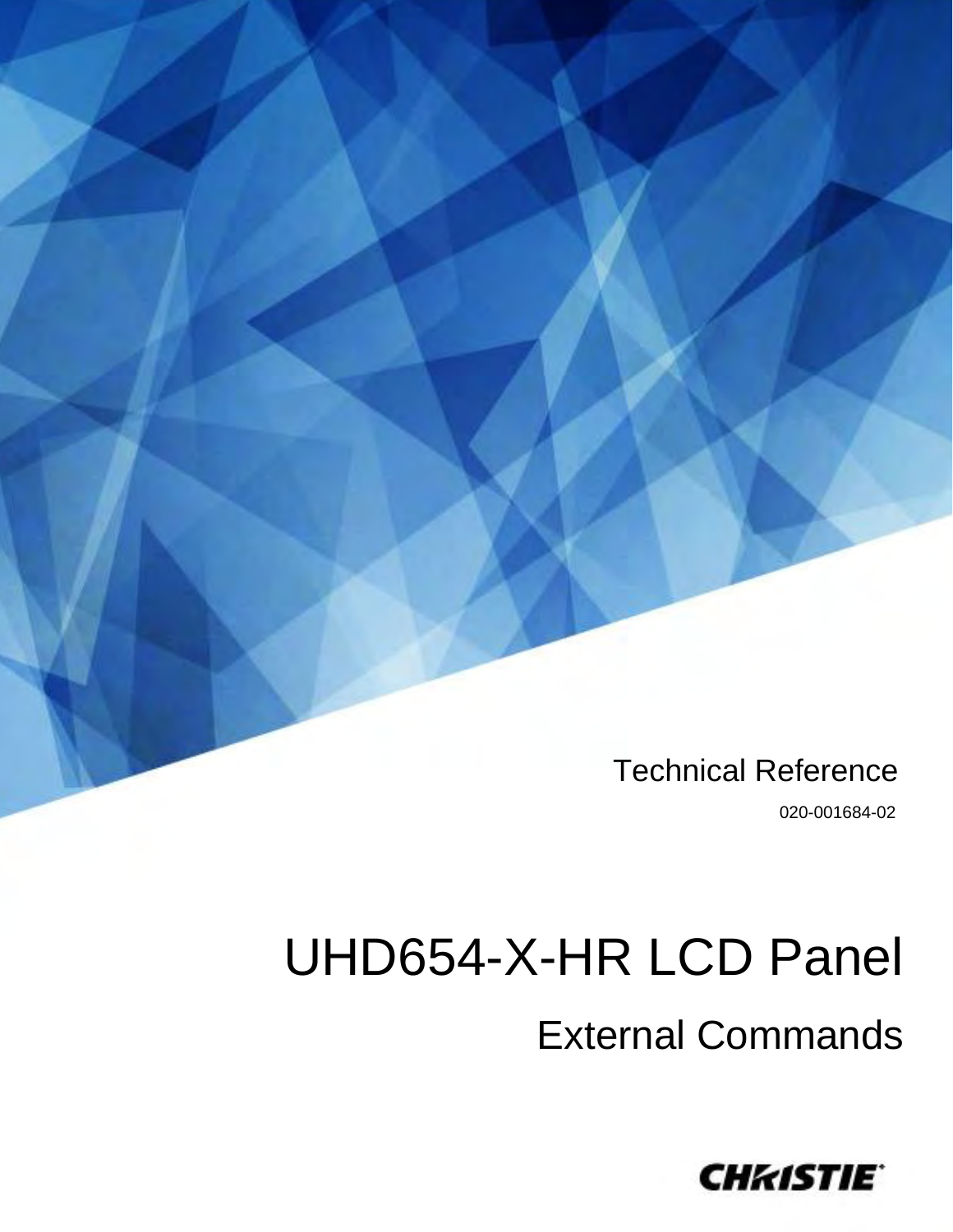#### **NOTICES**

#### **COPYRIGHT AND TRADEMARKS**

Copyright © 2020 Christie Digital Systems USA, Inc. All rights reserved.

All brand names and product names are trademarks, registered trademarks or trade names of their respective holders.

#### **GENERAL**

Every effort has been made to ensure accuracy, however in some cases changes in the products or availability could occur which may not be reflected in this document. Christie reserves the right to make changes to specifications at any time without notice. Performance specifications are typical, but may vary depending on conditions beyond Christie's control such as maintenance of the product in proper working conditions. Performance specifications are based on information available at the time of printing. Christie makes no warranty of any kind with regard to this material, including, but not limited to, implied warranties of fitness for a particular purpose. Christie will not be liable for errors contained herein or for incidental or consequential damages in connection with the performance or use of this material. Canadian manufacturing facility is ISO 9001 and 14001 certified.

#### **WARRANTY**

Products are warranted under Christie's standard limited warranty, the complete details of which are available by contacting your Christie dealer or Christie. In addition to the other limitations that may be specified in Christie's standard limited warranty and, to the extent relevant or applicable to your product, the warranty does not cover:

- 1. Problems or damage occurring during shipment, in either direction.
- 2. Problems or damage caused by combination of a product with non-Christie equipment, such as distribution systems, cameras, DVD players, etc., or use of a product with any non-Christie interface device.
- 3. Problems or damage caused by misuse, improper power source, accident, fire, flood, lightning, earthquake or other natural disaster.
- 4. Problems or damage caused by improper installation/alignment, or by equipment modification, if by other than Christie service personnel or a Christie authorized repair service provider.
- 5. Use of third party product enclosures for environmental protection during outside use must be approved by Christie.
- 6. Problems or damage caused by use of a product on a motion platform or other movable device where such product has not been designed, modified or approved by Christie for such use.
- 7. Except where the product is designed for outdoor use, problems or damage caused by use of the product outdoors unless such product is protected from precipitation or other adverse weather or environmental conditions and the ambient temperature is within the recommended ambient temperature set forth in the specifications for such product.
- 8. Image retention on LCD flat panels.
- 9. Defects caused by normal wear and tear or otherwise due to normal aging of a product.

The warranty does not apply to any product where the serial number has been removed or obliterated. The warranty also does not apply to any product sold by a reseller to an end user outside of the country where the reseller is located unless (i) Christie has an office in the country where the end user is located or (ii) the required international warranty fee has been paid.

The warranty does not obligate Christie to provide any on site warranty service at the product site location.

#### **PREVENTATIVE MAINTENANCE**

Preventative maintenance is an important part of the continued and proper operation of your product. Failure to perform maintenance as required, and in accordance with the maintenance schedule specified by Christie, will void the warranty.

#### **REGULATORY (if applicable)**

The product has been tested and found to comply with the limits for a Class A digital device, pursuant to Part 15 of the FCC Rules. These limits are designed to provide reasonable protection against harmful interference when the product is operated in a commercial environment. The product generates, uses, and can radiate radio frequency energy and, if not installed and used in accordance with the instruction manual, may cause harmful interference to radio communications. Operation of the product in a residential area is likely to cause harmful interference in which case the user will be required to correct the interference at the user's own expense. Changes or modifications not expressly approved by the party responsible for compliance could void the user's authority to operate the equipment**.** CAN ICES-3 (A) / NMB-3 (A)

#### 이 기기는 업무용(A급)으로 전자파적합등록을 한 기기이오니 판매자 또는 사용자는 이점을 주의하시기 바라며, 가정 외의 지역에서 사용하는 것을 목적으로 합니다. **ENVIRONMENTAL**

The product is designed and manufactured with high-quality materials and components that can be recycled and reused. This symbol  $\boxtimes$  means that electrical and electronic equipment, at their end-of-life, should be disposed of separately from regular waste. Please dispose of the product appropriately and according to local regulations. In the European Union, there are separate collection systems for used electrical and electronic products. Please help us to conserve the environment we live in!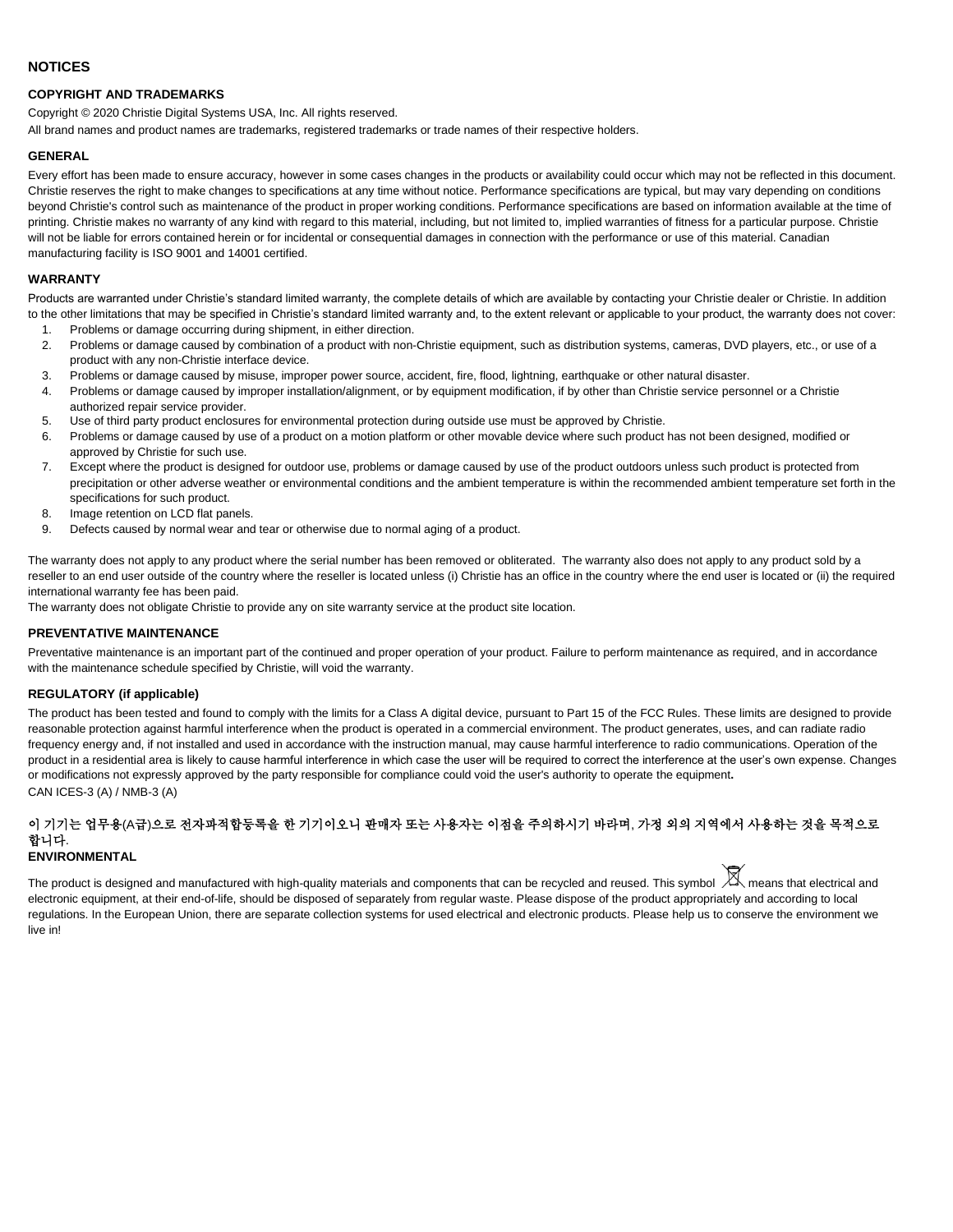#### **CHRISTIE**®

# **Content**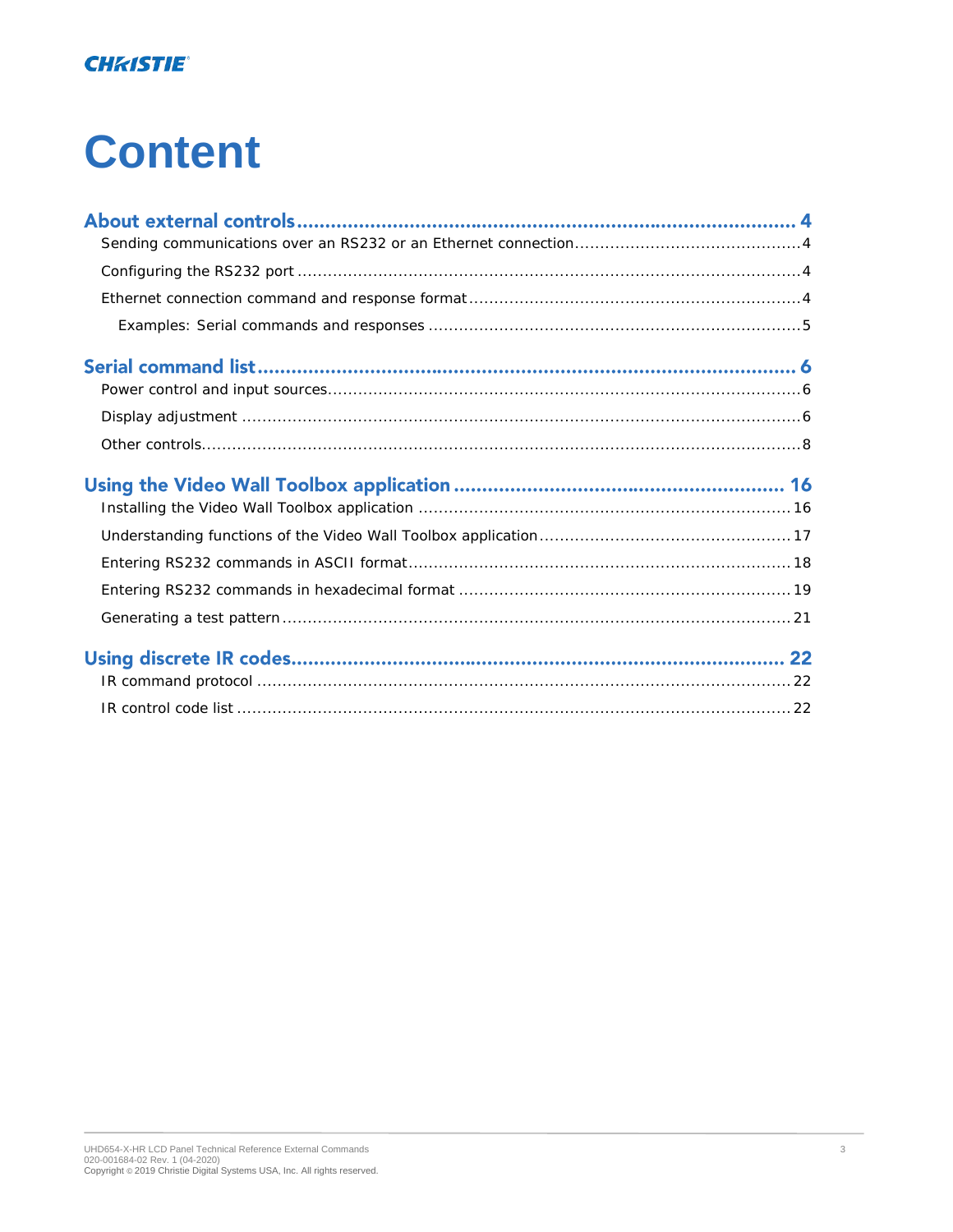# **About external controls**

In addition to using the display keypad or the remote control, you can control a display panel by using a serial (RS232/RS485) link to send ASCII commands and receive responses to those commands.

You can also use discrete infrared (IR) control codes to program a third-party remote control unit. For more information, see *[Using discrete IR codes](#page-21-2)* (on page 23).

## <span id="page-3-0"></span>**Sending communications over an RS232 or an Ethernet connection**

Learn how to send messages from a control computer to a display panel over an RS232 or an Ethernet link.

The control computer or device must be running one of the following applications:

- An audio/video control system such as those manufactured by AMX, Extron, or Crestron
- The Video Wall Toolbox application

For more information on the Video Wall Toolbox application, see *[Using the Video Wall Toolbox application](#page-15-1)* (on page 15).

# <span id="page-3-1"></span>**Configuring the RS232 port**

Learn how to configure the RS232 port.

- 1. Connect the control computer to the RS232 input on the display panel.
- 2. Do one of the following.
	- If you are using the Video Wall Toolbox application, to connect the control computer to the display panel, select the **COM: port**.

For more information, see *[Using the Video Wall Toolbox application](#page-15-1)* (on page 15).

- If you are using an audio/video control system, complete the following to configure the RS232 port on the system.
	- a. Select no parity, 8 data bits, 1 stop bit, and no flow control.
	- b. Set the baud rate to 115200, so that it matches the RS232 port on the display panel.

### <span id="page-3-2"></span>**Ethernet connection command and response format**

If you are using the Video Wall Toolbox application, select the IP address of the display panel. If you are using an audio/video control system, configure the control system to the IP address of the display panel and send commands using the Telnet protocol.

Commands sent from an automation/control system or a control computer to the display panel must be sent in this format:

[STX] [IDT] [TYPE] [CMD] ([VALUE] or [REPLY]) [ETX]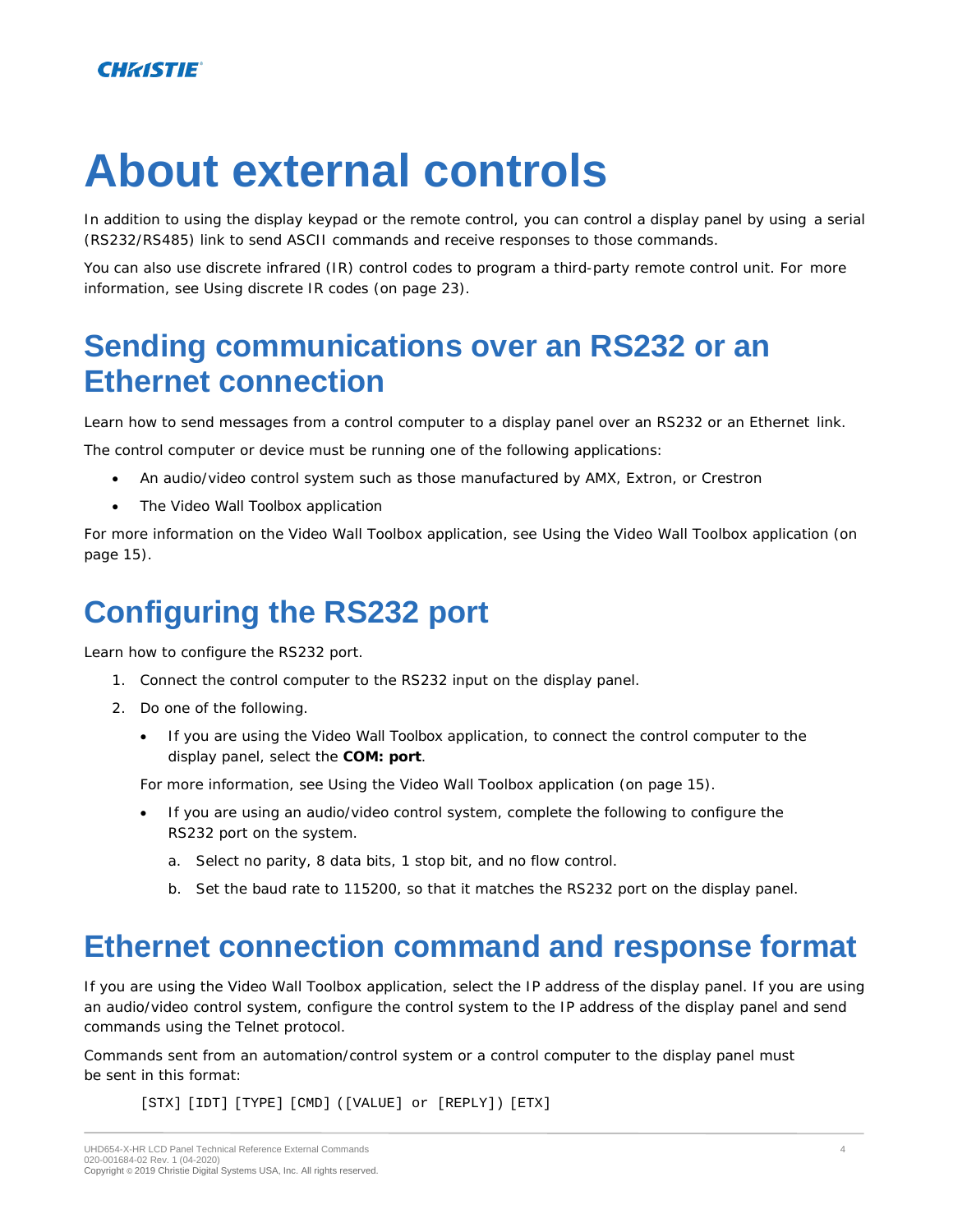

Where:

- [STX] indicates the start of the data command (always 07).
- [IDT] is the display ID. Use hexadecimal values 01 to 19 inclusive to address a single display panel. Use 00 to broadcast a command to all display panels in a video wall.
- [TYPE] is the command type:
	- 00 = return to host (response from the LCD panel)
	- $\bullet$  01 = read/action
	- $\bullet$  02 = write
- [VALUE] is the parameter setting for the command.
- [REPLY] is the parameter setting for the command, acknowledged by the display panel in its response to a command.
- [ETX] indicates the end of the command data (always 08).

#### <span id="page-4-0"></span>**Examples: Serial commands and responses**

The following are some examples of serial commands and their responses.

| Description                                           | Command sent to the display<br>panel | Response received from the<br>display panel                                  |
|-------------------------------------------------------|--------------------------------------|------------------------------------------------------------------------------|
| Turn off the display panel.                           | 07 01 02 50 4F 57 00 08              | 07 01 00 50 4F 57 00 08                                                      |
| Turn on the display panel.                            | 07 01 02 50 4F 57 01 08              | 07 01 00 50 4F 57 01 08                                                      |
| Request the display panel status                      | 07 01 01 50 4F 57 08                 | 07 01 00 50 4F 57 XX 08<br>$(XX = 0$ when off, or 1 when on)                 |
| Set the display panel contrast to 30<br>$(1E$ hex).   | 07 01 02 43 4F 4E 1E 08              | 07 01 00 43 4F 4E 1E 08                                                      |
| Request the display panel use 4:3.                    | 07 01 02 41 53 50 02 08              | 07 01 00 41 53 50 02 08                                                      |
| Reset the display settings on the<br>display panel.   | 07 01 02 41 4C 4C 00 08              | 07 01 00 41 4C 4C 00 08                                                      |
| Request the serial number of the<br>display panel.    | 07 01 01 53 45 52 08                 | 07 01 00 53 45 52 S(0)S(12) 08<br>$(S(0)S(12) = serial number in$<br>ASCII)  |
| Request the firmware version of the<br>display panel. | 07 01 01 47 56 45 08                 | 07 01 00 47 56 45 S(0)S(5) 08<br>$(S(0)S(5) = firmware version in$<br>ASCII) |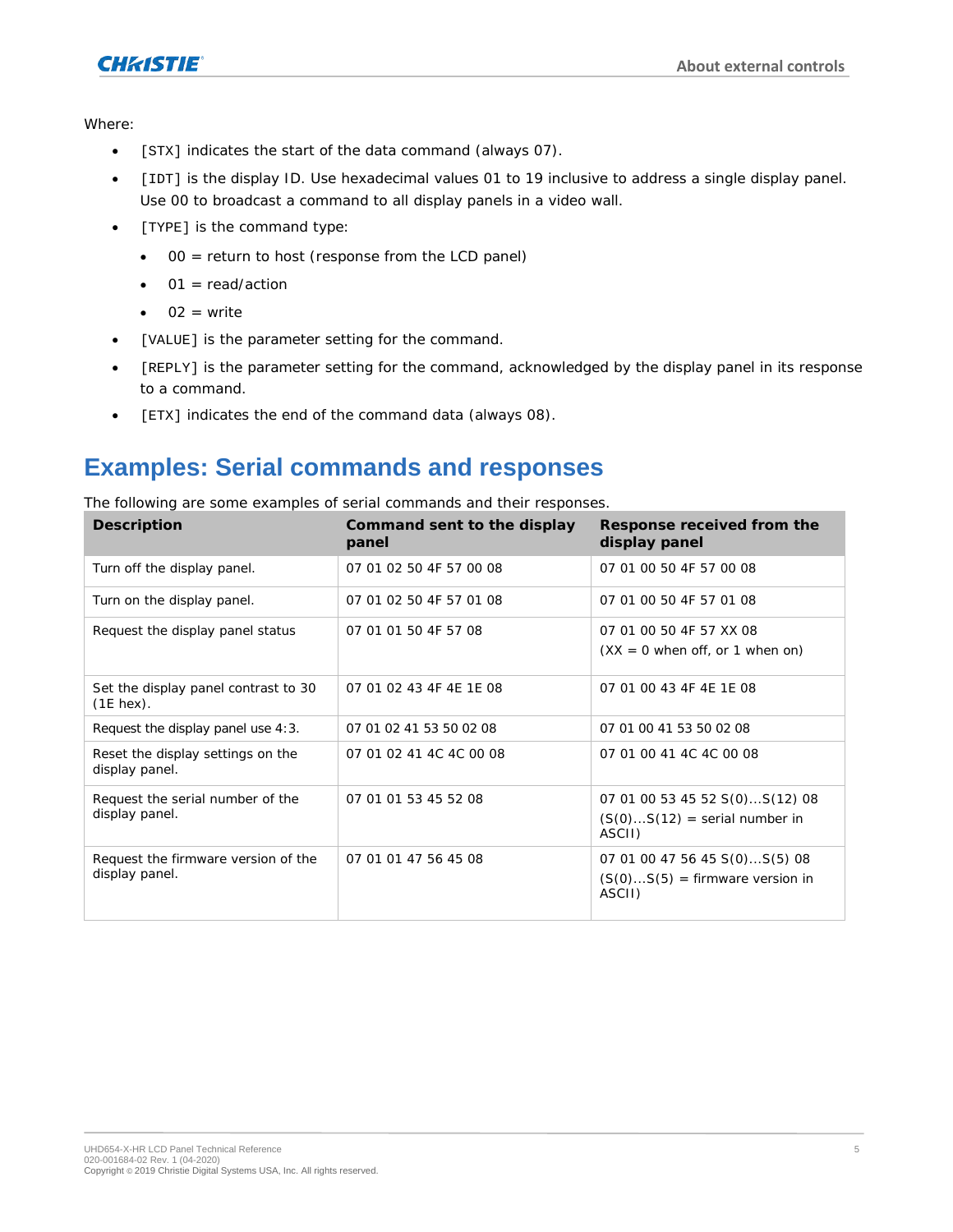# <span id="page-5-2"></span>**Serial command list**

<span id="page-5-0"></span>Learn the serial commands that work with a display panel.

# **Power control and input sources**

Learn the commands for power control and input sources.

| Main item                            | Control<br>item  | <b>CMD</b> | Type | Value<br>(DEC) | Reply<br>(HEX) | Content             | <b>CMD</b><br>(HEX) |
|--------------------------------------|------------------|------------|------|----------------|----------------|---------------------|---------------------|
| Power control<br>and Input<br>source | Power<br>control | <b>POW</b> | W/R  | $\circ$        | $00\,$         | Off (soft<br>power) | 50 4F 57*           |
|                                      |                  |            |      |                | O <sub>1</sub> | On (soft<br>power)  |                     |
|                                      | Input source     | <b>MIN</b> | W/R  | 13             | 0 <sub>D</sub> | DisplayPort1        | 4D 49 4E            |
|                                      |                  |            |      | 16             | 10             | DisplayPort2        |                     |
|                                      |                  |            |      | 14             | <b>OE</b>      | <b>OPS</b>          |                     |
|                                      |                  |            |      | 9              | 09             | HDMI <sub>1</sub>   |                     |
|                                      |                  |            |      | 10             | <b>OA</b>      | HDMI <sub>2</sub>   |                     |

<span id="page-5-1"></span>\*Valid command on Power saving/ off mode (The setting of "Power Saving" must not be "Eco")

# **Display adjustment**

Learn the commands for making adjustments to the display.

| Main item             | Control<br>item | <b>CMD</b> | Type | Value<br>(DEC) | Reply<br>(HEX) | Content            | <b>CMD</b><br>(HEX) |
|-----------------------|-----------------|------------|------|----------------|----------------|--------------------|---------------------|
| Display<br>adjustment | Color           | <b>BRI</b> | W/R  | $0 - 100$      | $00 - 64$      | Backlight          | 42 52 49            |
|                       |                 | <b>BRL</b> | W/R  | $0 - 100$      | $00 - 64$      | <b>Brightness</b>  | 42 52 4C            |
|                       |                 | <b>BLC</b> | W/R  | $\circ$        | $00\,$         | Off<br>(Backlight) | 42 4C 43            |
|                       |                 |            |      | $\mathbf{1}$   | O <sub>1</sub> | On<br>(Backlightt) |                     |
|                       |                 | <b>CON</b> | W/R  | $0 - 100$      | $00 - 64$      | Contrast           | 43 4F 4E            |
|                       |                 | <b>SHA</b> | W/R  | $0 - 10$       | $OO - OA$      | Sharpness          | 53 48 41            |
|                       |                 | <b>HUE</b> | W/R  | $0 - 100$      | $00 - 64$      | Hue                | 48 55 45            |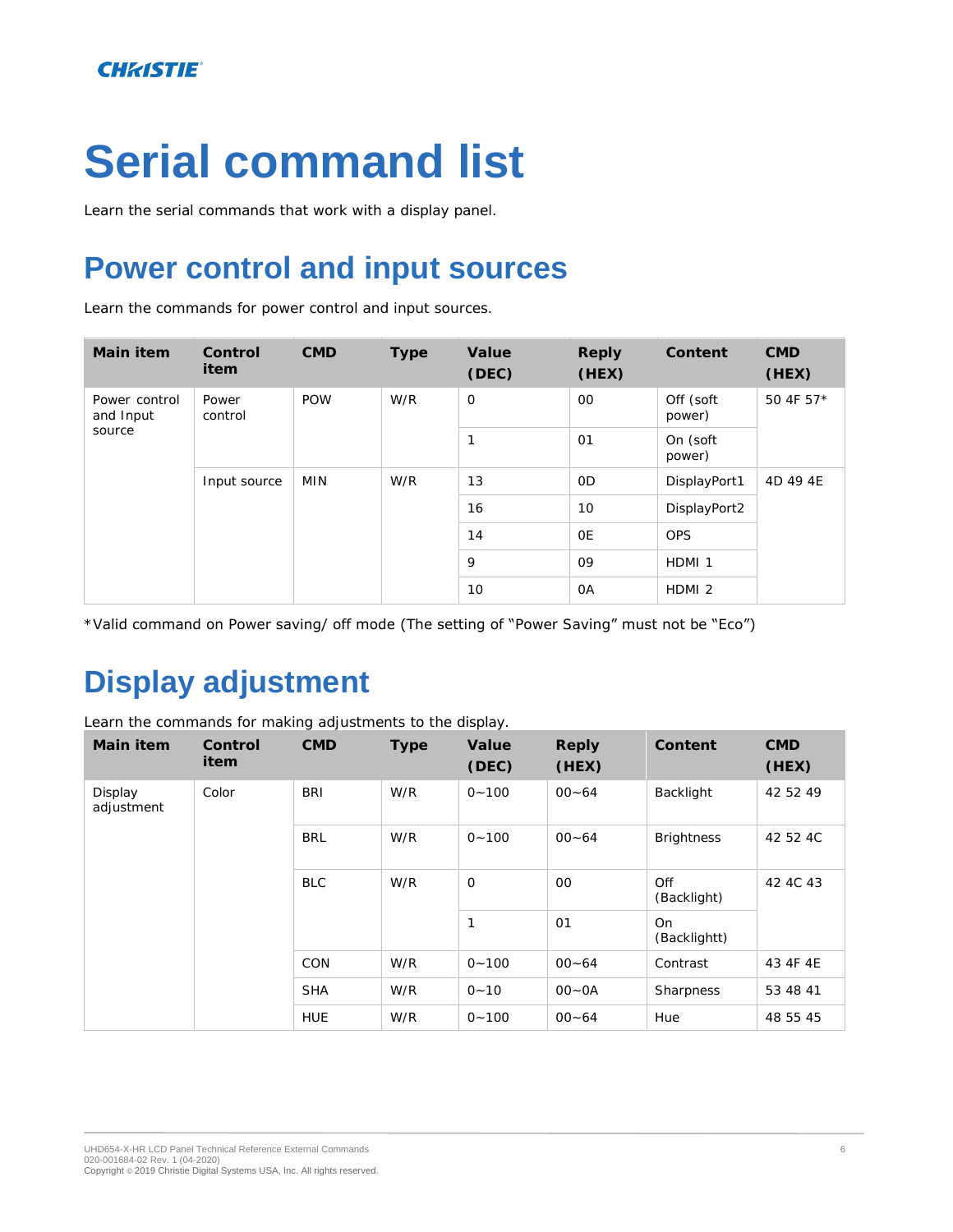| Main item             | Control<br>item     | <b>CMD</b> | Type        | Value<br>(DEC)      | Reply<br>(HEX) | Content                                                   | CMD<br>(HEX)               |
|-----------------------|---------------------|------------|-------------|---------------------|----------------|-----------------------------------------------------------|----------------------------|
| Display<br>adjustment | Color               | SAT        | W/R         | $0 - 100$           | $00 - 64$      | Saturation                                                | 53 41 54                   |
|                       |                     | CCT        | W/R         | $0 - 64$            | $00 - 40$      | Color<br>temperature<br>$(3200K - 9600$<br>K)             | 43 43 54                   |
|                       |                     | GAC        | W/R         | $\bigcirc$          | $_{\rm OO}$    | Off<br>(Gamma)                                            | 47 41 43                   |
|                       |                     |            |             | $\mathbf{1}$        | O <sub>1</sub> | 2.2<br>(Gamma)                                            |                            |
|                       |                     | <b>USR</b> | W/R         | $0 - 128$           | $00 - 80$      | Red Gain<br>$(128 - 256)$                                 | 55 53 52                   |
|                       |                     | <b>USG</b> | W/R         | $0 - 128$           | $00 - 80$      | Green Gain<br>$(128 - 256)$                               | 55 53 47                   |
|                       |                     | <b>USB</b> | W/R         | $0 - 128$           | $00 - 80$      | <b>Blue Gain</b><br>$(128 - 256)$                         | 55 53 42                   |
|                       |                     |            | <b>UOR</b>  | W/R                 | $0 - 100$      | $00 - 64$                                                 | Red Offset<br>$(-50 - 50)$ |
|                       |                     | <b>UOG</b> | W/R         | $0 - 100$           | $00 - 64$      | Green Offset<br>$(-50 - 50)$                              | 55 4F 47                   |
|                       |                     | <b>UOB</b> | W/R         | $0 - 100$           | $00 - 64$      | <b>Blue Offset</b><br>$(-50 - 50)$                        | 55 4F 42                   |
|                       |                     | <b>RXY</b> | $\mathsf R$ | 25 bytes            | 25 bytes       | Read<br>Luminance &<br>Color<br>Chromaticity<br>for 9300K | 52 58 59<br>(Note)         |
|                       | Scheme<br>selection | SCM        | W/R         | $\circlearrowright$ | $_{\rm OO}$    | User                                                      | 53 43 4D                   |
|                       |                     |            |             | $\mathbf{1}$        | O <sub>1</sub> | Sport                                                     |                            |
|                       |                     |            |             | $\sqrt{2}$          | $02\,$         | Game                                                      |                            |
|                       |                     |            |             | $\mathfrak{Z}$      | 03             | Cinema                                                    |                            |
|                       |                     |            |             | $\overline{4}$      | O <sub>4</sub> | Vivid                                                     |                            |

**Note:** The 25 Reply Bytes are defined: bD1, bD2, bD3, …, bD25, where:

- bD1 = High byte of  $RY*16$ , bD2 = Low byte of  $RY*16$ .
- bD3 = High byte of  $Rx*10000$ , bD4 = Low byte of  $Rx*10000$ .
- bD5 = High byte of Ry\*10000, bD6 = Low byte of Ry\*10000.
- bD7 = High byte of  $GY*16$ , bD8 = Low byte of  $GY*16$ .
- bD9 = High byte of  $Gx*10000$ , bD10 = Low byte of  $Gx*10000$ .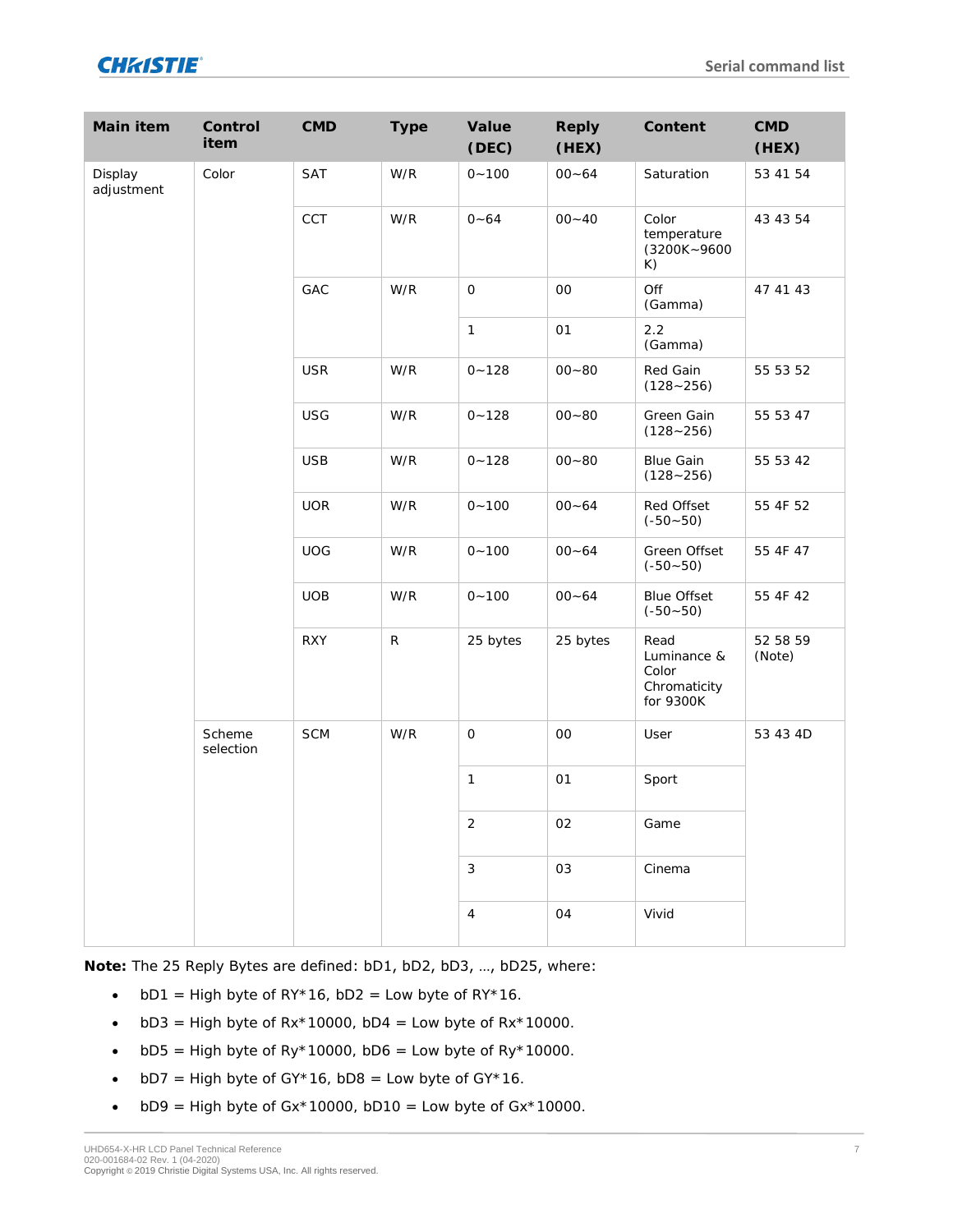- bD11 = High byte of Gy\*10000, bD12 = Low byte of Gy\*10000.
- $bD13$  = High byte of BY\*16,  $bD14$  = Low byte of BY\*16.
- $bD15$  = High byte of Bx\*10000,  $bD16$  = Low byte of Bx\*10000.
- $bD17$  = High byte of By\*10000,  $bD18$  = Low byte of By\*10000.
- bD19 = High byte of WY\*16, bD20 = Low byte of WY\*16.
- bD21 = High byte of Wx\*10000, bD22 = Low byte of Wx\*10000.
- bD23 = High byte of Wy\*10000, bD24 = Low byte of Wy\*10000.
- $bD25 = \text{ch}(\text{b}D1 + bD2 + \dots + bD25) = 0 \times 00$ .

RY, GY, BY, and WY are the Luminance (cd/m2) of all pixel red, green, blue, and white respectively. (Rx, Ry), (Gx, Gy), (Bx, By), and (Wx, Wy) are the Color Chromaticity of all pixel red, green, blue, and white respectively.

### <span id="page-7-0"></span>**Other controls**

Learn the commands for making adjustments to the display.

In broadcast mode, the command that is used to auto sort the Monitor ID sequentially must have a Value Byte of 0x01.

In broadcast mode, the command that is used to auto arrange the Division X/Y must have a Value Byte of 0x11.

| Main item | Control<br>item | CMD        | Type | Value<br>(DEC)      | Reply<br>(HEX)        | Content                                   | <b>CMD</b><br>(HEX) |
|-----------|-----------------|------------|------|---------------------|-----------------------|-------------------------------------------|---------------------|
| OSD       | Transparency    | OST        | W/R  | $0 - 10$            | $00 - 0A$             | <b>OSD</b><br>Transparency                | 4F 53 54            |
|           | H position      | OSH        | W/R  | $0 - 100$           | $00 - 64$             | OSD H Position                            | 4F 53 48            |
|           | V position      | <b>OSV</b> | W/R  | $0 - 100$           | $00 - 64$             | OSD V Position                            | 4F 53 56            |
|           | OSD rotation    | <b>OSR</b> | W/R  | $\circ$             | 00                    | Landscape                                 | 4F 53 52            |
|           |                 |            |      | $\mathbf{1}$        | O <sub>1</sub>        | Portrait                                  |                     |
|           | OSD timeout     | <b>OSO</b> | W/R  | 5, 10, 20,<br>30,60 | 05, 0A, 14,<br>1E, 3C | OSD Timeout (5,<br>10, 20, 30, 60<br>sec) | 4F 53 4F            |
| Main item | Control<br>item | <b>CMD</b> | Type | Value<br>(DEC)      | Reply<br>(HEX)        | Content                                   | <b>CMD</b><br>(HEX) |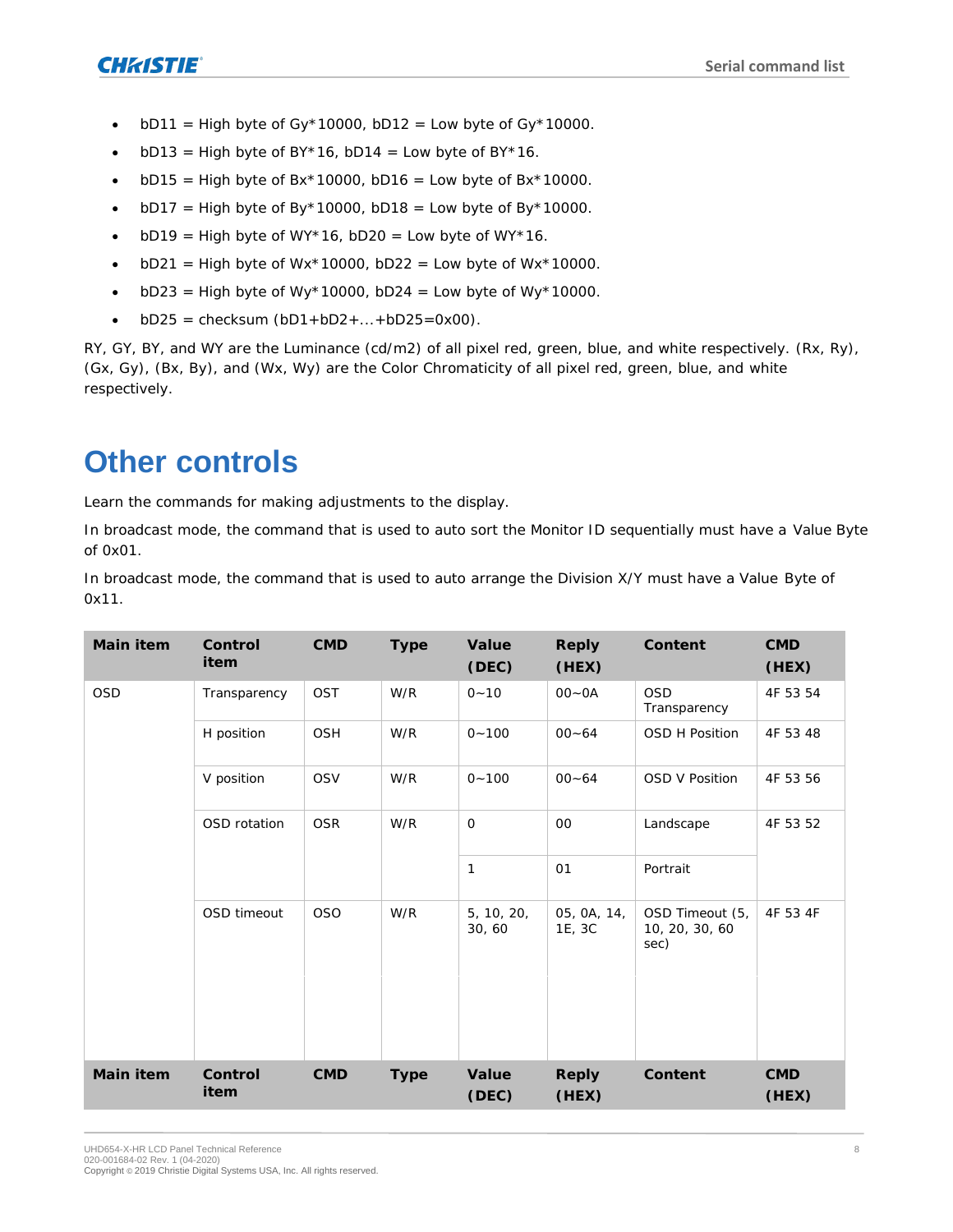

| <b>EDID</b>  | HDMI1                   | EH1             | W/R  | $\circ$             | $00\,$            | 1080P                                                           | 45 48 31     |
|--------------|-------------------------|-----------------|------|---------------------|-------------------|-----------------------------------------------------------------|--------------|
|              |                         |                 |      | $\mathbf{1}$        | 01                | 4K30Hz                                                          |              |
|              |                         |                 |      | $\overline{2}$      | 02                | 4K60Hz                                                          |              |
|              | HDMI <sub>2</sub>       | EH <sub>2</sub> | W/R  | $\circlearrowright$ | $_{\rm OO}$       | 1080P                                                           | 45 48 32     |
|              |                         |                 |      | $\mathbf{1}$        | O <sub>1</sub>    | 4K30Hz                                                          |              |
|              |                         |                 |      | $\overline{2}$      | O2                | 4K60Hz                                                          |              |
|              | <b>OPS</b>              | EH <sub>5</sub> | W/R  | $\circ$             | $00\,$            | 1080P                                                           | 45 48 35     |
|              |                         |                 |      | $\mathbf{1}$        | 01                | 4K30Hz                                                          |              |
|              |                         |                 |      | $\overline{a}$      | 02                | 4K60Hz                                                          |              |
|              | DisplayPort1            | ED1             | W/R  | $\circlearrowright$ | O <sub>O</sub>    | 1080P                                                           | 45 44 31     |
|              |                         |                 |      | $\mathbf{1}$        | 01                | 4K30Hz                                                          |              |
|              |                         |                 |      | $\overline{2}$      | 02                | 4K60Hz                                                          |              |
|              | DisplayPort2            | ED <sub>2</sub> | W/R  | $\circ$             | $_{\rm OO}$       | 1080P                                                           | 45 44 32     |
|              |                         |                 |      | $\mathbf{1}$        | 01                | 4K30Hz                                                          |              |
|              |                         |                 |      | $\overline{2}$      | 02                | 4K60Hz                                                          |              |
| Multi source | Multi source            | <b>PSC</b>      | W/R  | $\circlearrowright$ | O <sub>O</sub>    | OFF                                                             | 50 53 43     |
|              | views adjust            |                 |      | $\mathbf{1}$        | 01                | PIP small                                                       |              |
|              |                         |                 |      | $\overline{2}$      | 02                | PIP medium                                                      |              |
|              |                         |                 |      | 3                   | 03                | PIP large                                                       |              |
|              |                         |                 |      | $\overline{4}$      | 04                | Dual view                                                       |              |
|              |                         |                 |      | $\overline{7}$      | 07                | Quad view                                                       |              |
|              | PIP Source<br>selection | PIN             | W/R  | (refer to<br>MIN)   | (refer to<br>MIN) | Select the input<br>source of sub<br>window 1 (refer<br>to MIN) | 50 49 4E     |
|              |                         | PIO             | W/R  | (refer to<br>MIN)   | (refer to<br>MIN) | Select the input<br>source of sub<br>window 2 (refer<br>to MIN) | 50 49 4F     |
|              |                         | PIP             | W/R  | (refer to<br>MIN)   | (refer to<br>MIN) | Select the input<br>source of sub<br>window 3 (refer<br>to MIN) | 50 49 50     |
|              | PIP position            | <b>PPO</b>      | W/R  | $\circ$             | $_{\rm OO}$       | PIP Position<br>Bottom-left                                     | 50 50 4F     |
|              |                         |                 |      | $\mathbf{1}$        | 01                | PIP Position<br>Bottom-right                                    |              |
|              |                         |                 |      | $\sqrt{2}$          | O2                | PIP Position<br>Top-left                                        |              |
|              |                         |                 |      | $\mathfrak{Z}$      | 03                | PIP Position<br>Top-right                                       |              |
| Main item    | Control<br>item         | <b>CMD</b>      | Type | Value<br>(DEC)      | Reply<br>(HEX)    | Content                                                         | CMD<br>(HEX) |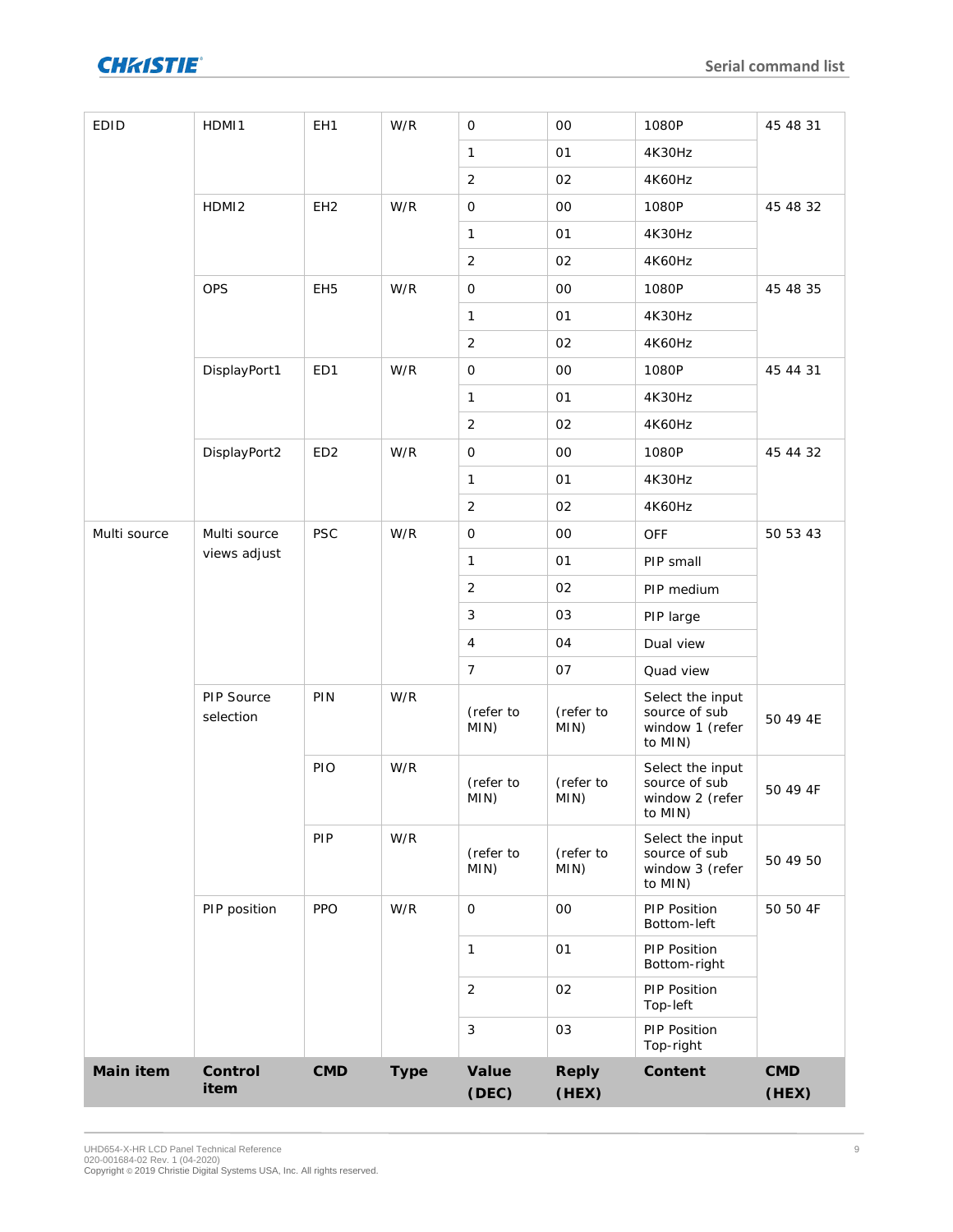

| Multi Source | Main<br>PIP<br>swap | SWA | W | OC | Swap main and<br>חוכ<br>. | $ \sim$<br>$\Lambda$ <sup>-</sup> |
|--------------|---------------------|-----|---|----|---------------------------|-----------------------------------|

| Main item     | Control<br>item           | CMD               | Type                                                            | Value<br>(DEC) | Reply<br>(HEX) | Content                   | CMD<br>(HEX) |
|---------------|---------------------------|-------------------|-----------------------------------------------------------------|----------------|----------------|---------------------------|--------------|
| Other Control | Scaling                   | <b>ASP</b>        | W/R                                                             | $\bigcirc$     | O <sub>O</sub> | Native                    | 41 53 50     |
|               |                           |                   |                                                                 | $\mathbf{1}$   | 01             | Full screen               |              |
|               |                           |                   |                                                                 | $\overline{2}$ | 02             | 4:3                       |              |
|               |                           |                   |                                                                 | $\mathfrak{Z}$ | 03             | Letterbox                 |              |
|               |                           | PAS               | W/R                                                             | $\mathbf{1}$   | O <sub>1</sub> | Full Screen               | 50 41 53     |
|               |                           |                   |                                                                 | $\overline{2}$ | O2             | 4:3                       |              |
|               |                           |                   |                                                                 | 3              | 03             | Letterbox                 |              |
|               |                           | ZOM               | W/R                                                             | $0 - 10$       | $00 - 0A$      | Adjust over scan<br>ratio | 5A 4F 4D     |
|               | Baud rate                 | <b>BRA</b>        | W/R                                                             | $\bigcirc$     | O <sub>O</sub> | 115200                    | 42 52 41     |
|               | adjustment                |                   |                                                                 | $\mathbf{1}$   | O <sub>1</sub> | 38400                     |              |
|               |                           |                   |                                                                 | $\overline{2}$ | 02             | 19200                     |              |
|               | Power saving<br>selection | WFS               | W/R                                                             | $\bigcirc$     | O <sub>O</sub> | Eco                       | 57 46 53     |
|               |                           |                   |                                                                 | $\mathbf{1}$   | O <sub>1</sub> | Normal                    |              |
|               |                           |                   |                                                                 | $\overline{2}$ | 02             | Never sleep               |              |
|               | Auto scan                 | <b>ATS</b>        | $\ensuremath{\mathsf{W}}\xspace/\ensuremath{\mathsf{R}}\xspace$ | $\hbox{O}$     | 00             | Off                       | 41 54 53     |
|               |                           |                   |                                                                 | $\mathbf{1}$   | O <sub>1</sub> | Main                      |              |
|               |                           |                   |                                                                 | $\overline{2}$ | 02             | Multi                     |              |
|               |                           |                   |                                                                 | $\mathfrak{Z}$ | 03             | All                       |              |
|               | <b>IRFM</b>               | <b>IRF</b>        | $\ensuremath{\mathsf{W}}\xspace/\ensuremath{\mathsf{R}}\xspace$ | $\hbox{O}$     | $_{\rm OO}$    | Off                       | 49 52 46     |
|               |                           |                   |                                                                 | $\mathbf{1}$   | O <sub>1</sub> | On                        |              |
|               | Smart light               | <b>SLC</b>        | W/R                                                             | $\hbox{O}$     | O <sub>O</sub> | Off                       | 53 4C 43     |
|               | control                   |                   |                                                                 | $\mathbf{1}$   | O <sub>1</sub> | Consistency               |              |
|               |                           |                   |                                                                 | $\overline{2}$ | O2             | Video Wall                |              |
|               | Power LED                 | LED               | $\ensuremath{\mathsf{W}}\xspace/\ensuremath{\mathsf{R}}\xspace$ | $\hbox{O}$     | 00             | Off                       | 4C 45 44     |
|               |                           |                   |                                                                 | $\mathbf{1}$   | 01             | On                        |              |
|               | DisplayPort 1             | <b>DPM</b>        | W/R                                                             | $\bigcirc$     | $_{\rm OO}$    | DP 1.1                    | 44 50 4D     |
|               | version                   |                   |                                                                 | $\mathbf{1}$   | O <sub>1</sub> | DP 1.2                    |              |
|               | DisplayPort 2             | <b>DPN</b><br>W/R |                                                                 | $\bigcirc$     | $_{\rm OO}$    | DP 1.1                    | 44 50 4E     |
|               | version                   |                   |                                                                 | $\mathbbm{1}$  | O <sub>1</sub> | DP 1.2                    |              |

| Main item | Control | CMD. | Type \ | Value | Reply | Content | <b>CMD</b> |
|-----------|---------|------|--------|-------|-------|---------|------------|
|           | item    |      |        | (DEC) | (HEX) |         | (HEX)      |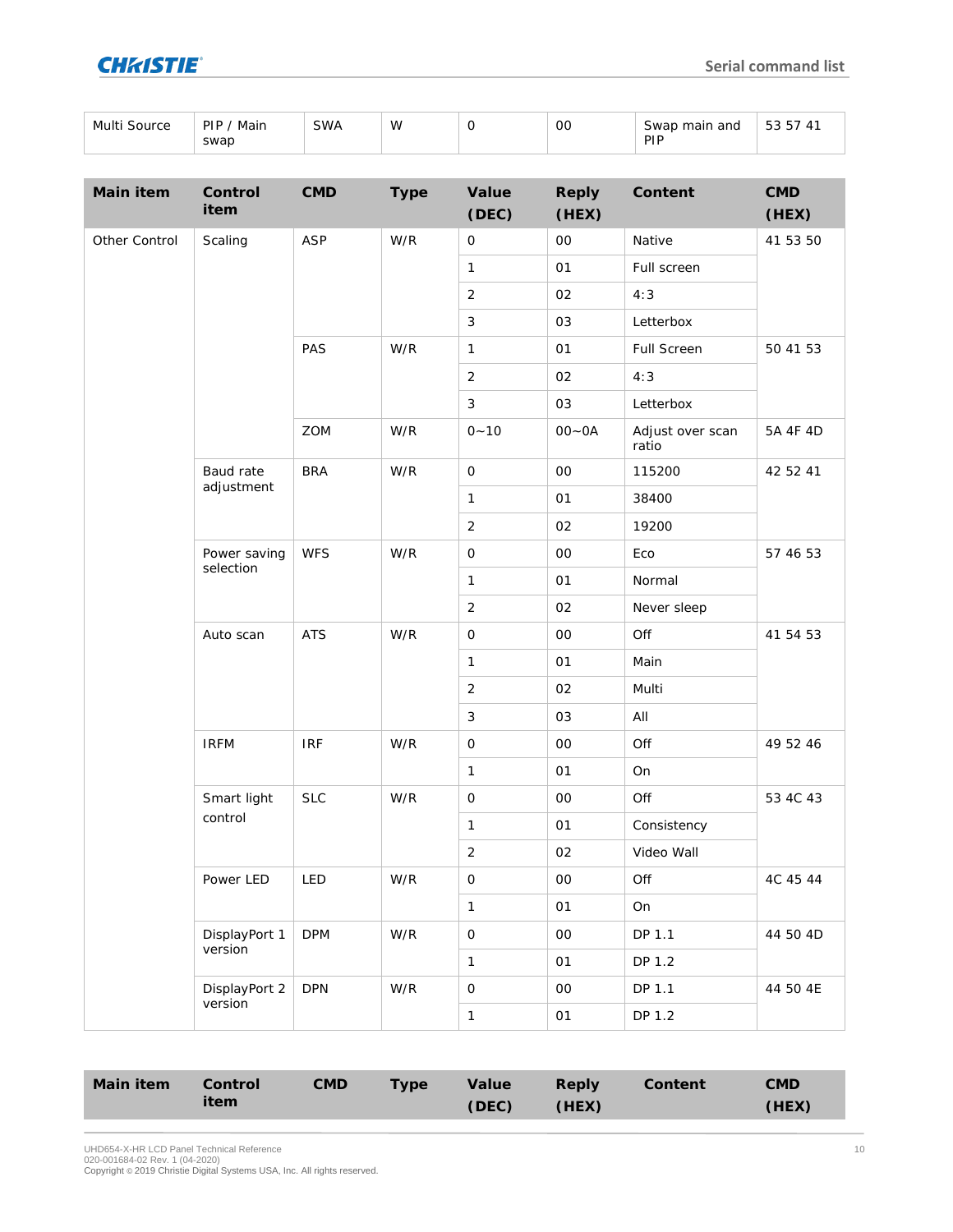

| Other Control | RGB Color<br>Range         | $\sf{HCR}$ | W/R                                                                                   | $\circ$             | $_{\rm OO}$    | Auto Detect               | 48 43 52 |
|---------------|----------------------------|------------|---------------------------------------------------------------------------------------|---------------------|----------------|---------------------------|----------|
|               |                            |            |                                                                                       | $\mathbbm{1}$       | 01             | Full Range                |          |
|               |                            |            |                                                                                       | $\overline{2}$      | O2             | Limited Range             |          |
|               | Backlight Limit<br>Control | <b>BLL</b> | W/R                                                                                   | $12 - 100$          | $19 - 64$      | Adjust Backlight<br>Limit | 42 4C 4C |
|               | Remote<br>Control          | RCU        | $\mathsf{W}% _{T}=\mathsf{W}_{T}\!\left( a,b\right) ,\ \mathsf{W}_{T}=\mathsf{W}_{T}$ | $\circlearrowright$ | $_{\rm OO}$    | MENU Key                  | 52 43 55 |
|               |                            |            |                                                                                       | $\mathbf{1}$        | O <sub>1</sub> | INFO key                  |          |
|               |                            |            |                                                                                       | $\overline{2}$      | O2             | UP key                    |          |
|               |                            |            |                                                                                       | $\mathfrak{Z}$      | 03             | DOWN key                  |          |
|               |                            |            |                                                                                       | $\overline{4}$      | 04             | LEFT key                  |          |
|               |                            |            |                                                                                       | 5                   | 05             | RIGHT key                 |          |
|               |                            |            |                                                                                       | $\epsilon$          | 06             | ENTER key                 |          |
|               |                            |            |                                                                                       | $\overline{7}$      | 07             | EXIT key                  |          |
|               |                            |            |                                                                                       | 10                  | OA             | HDMI1 key                 |          |
|               |                            |            |                                                                                       | 11                  | OB             | HDMI2 key                 |          |
|               |                            |            |                                                                                       | 12                  | $OC$           | DISPLAYPORT1<br>key       |          |
|               |                            |            |                                                                                       | 18                  | 12             | SOURCE key                |          |
|               |                            |            |                                                                                       | 19                  | $13$           | P-SOURCE key              |          |
|               |                            |            |                                                                                       | 20                  | 14             | PIP key                   |          |
|               |                            |            |                                                                                       | 21                  | 15             | P-POSITION key            |          |
|               |                            |            |                                                                                       | 22                  | 16             | SWAP key                  |          |
|               |                            |            |                                                                                       | 23                  | 17             | SCALING key               |          |
|               |                            |            |                                                                                       | 26                  | $1A$           | <b>BRIGHT key</b>         |          |
|               |                            |            |                                                                                       | 27                  | $1B$           | CONTRAST key              |          |
|               |                            |            |                                                                                       | 33                  | 21             | OPS key                   |          |
|               |                            |            |                                                                                       | 34                  | 22             | DISPLAYPORT2<br>key       |          |
|               |                            | ALL        | ${\mathsf W}$                                                                         | $\circ$             | $\rm OO$       | Reset all                 | 41 4C 4C |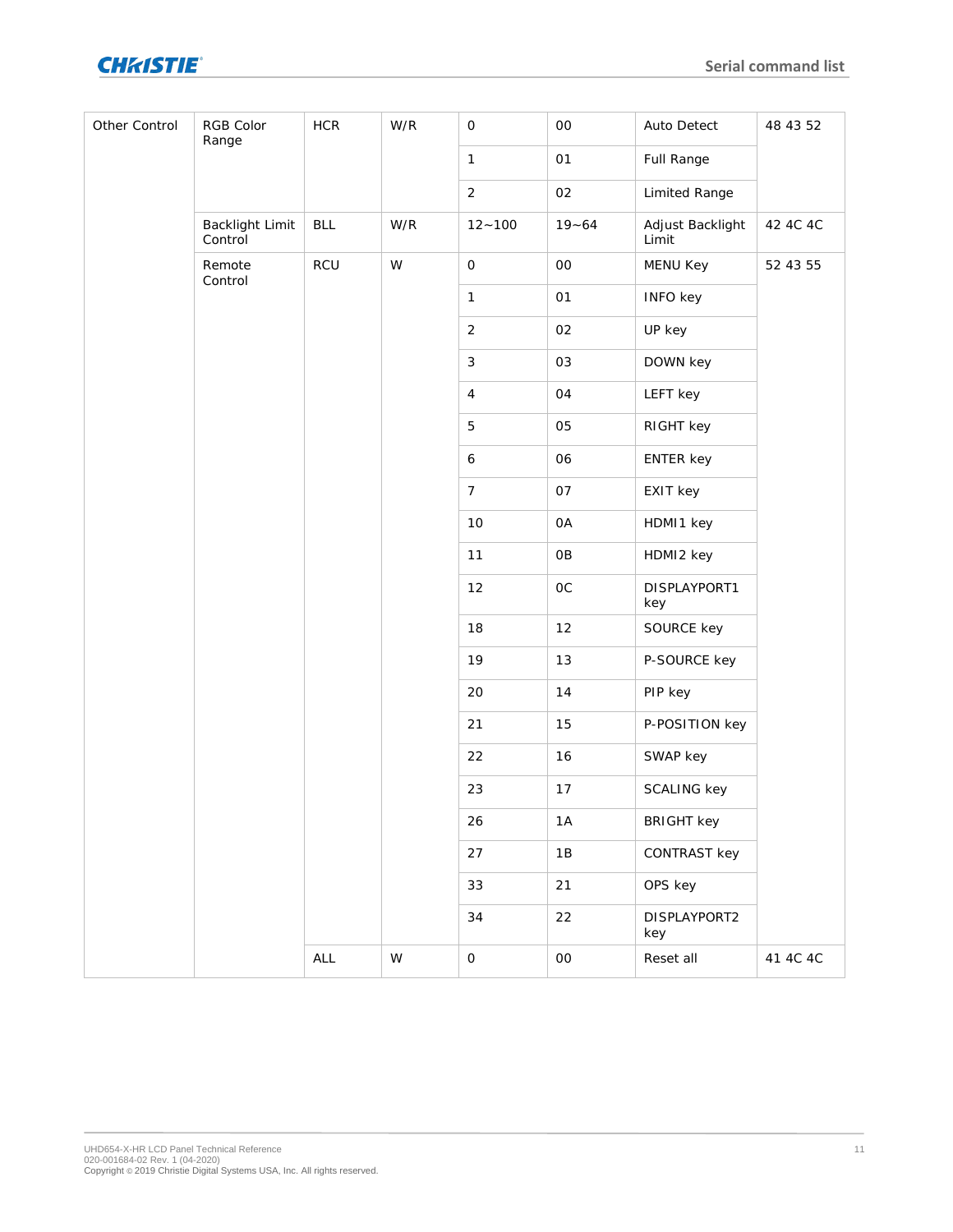| Main item | Control<br>item          | <b>CMD</b> | Type         | Value<br>(DEC) | Reply<br>(HEX) | Content                                                                          | <b>CMD</b><br>(HEX)                                 |          |
|-----------|--------------------------|------------|--------------|----------------|----------------|----------------------------------------------------------------------------------|-----------------------------------------------------|----------|
| Other     | Remote                   | KLC        | W/R          | $\bigcirc$     | 00             | Unlock keys                                                                      | 4B 4C 43                                            |          |
| Control   | control                  |            |              | 1              | 01             | Lock keys                                                                        |                                                     |          |
|           |                          | <b>SER</b> | $\mathsf{R}$ | 13 Bytes       | 13 Bytes       | Read serial<br>number                                                            | 53 45 52                                            |          |
|           |                          | <b>MNA</b> | $\mathsf{R}$ | 13 Bytes       | 13 Bytes       | Read model name                                                                  | 4D 4E 41                                            |          |
|           |                          | <b>GVE</b> | ${\sf R}$    | 6 Bytes        | 6 Bytes        | Read firmware<br>version                                                         | 47 56 45                                            |          |
|           |                          | <b>RTV</b> | $\mathsf{R}$ | $0 - 255$      | $00 - FF$      | Read RS232 table<br>version                                                      | 52 54 56                                            |          |
|           |                          | <b>RTT</b> | $\mathsf{R}$ | $0 - 255$      | $OO-FF$        | Read the<br>temperature of the<br>internal thermal<br>sensor<br>$(-128 - 127)$ . | 52 54 54                                            |          |
|           |                          |            | <b>RSF</b>   | $\mathsf{R}$   | $0 - 255$      | $OO-FF$                                                                          | Read the Fan 1<br>speed<br>(RPM=30xReply<br>Value). | 52 53 46 |
|           |                          |            | W            | $0/0 - 255$    | $00/00 - FF$   | Read the Fan 1<br>speed<br>(RPM=30xReply<br>Value.                               |                                                     |          |
|           |                          |            | W            | $1/0 - 255$    | $01/00 - FF$   | Read the Fan 2<br>speed<br>(RPM=30xReply<br>Value.                               |                                                     |          |
|           | Configuration<br>Presets | PSS        | W            | $0 - 127$      | $00 - 7F$      | XX-th-Preset<br>Configurations Save                                              | 50 53 53                                            |          |
|           |                          | <b>PSR</b> | W            | $0 - 127$      | $00 - 7F$      | XX-th-Preset<br>Configurations Recall                                            | 50 53 52                                            |          |
|           |                          | PSH        | W            | $0 - 127$      | $00 - 7F$      | Check if XX-th-<br>Configurations is<br>valid (return 1) or<br>not (return 0)    | 50 53 48                                            |          |
|           | Multi-display            | SID        | W            | $\circ$        | $00\,$         | Show Monitor ID                                                                  | 53 49 44                                            |          |
|           |                          | <b>CID</b> | W            | $1 - 100$      | $01 - 64$      | Change Monitor ID                                                                | 43 49 44                                            |          |
|           |                          | <b>VWS</b> | W/R          | $\bigcirc$     | $_{\rm OO}$    | Video wall switch off                                                            | 56 57 53                                            |          |
|           |                          |            |              | 1              | O <sub>1</sub> | Video wall switch on                                                             |                                                     |          |
|           |                          | <b>VWF</b> | W/R          | $\bigcirc$     | 00             | Video wall framless<br>off                                                       | 56 57 46                                            |          |
|           |                          |            |              |                |                |                                                                                  |                                                     | 1        |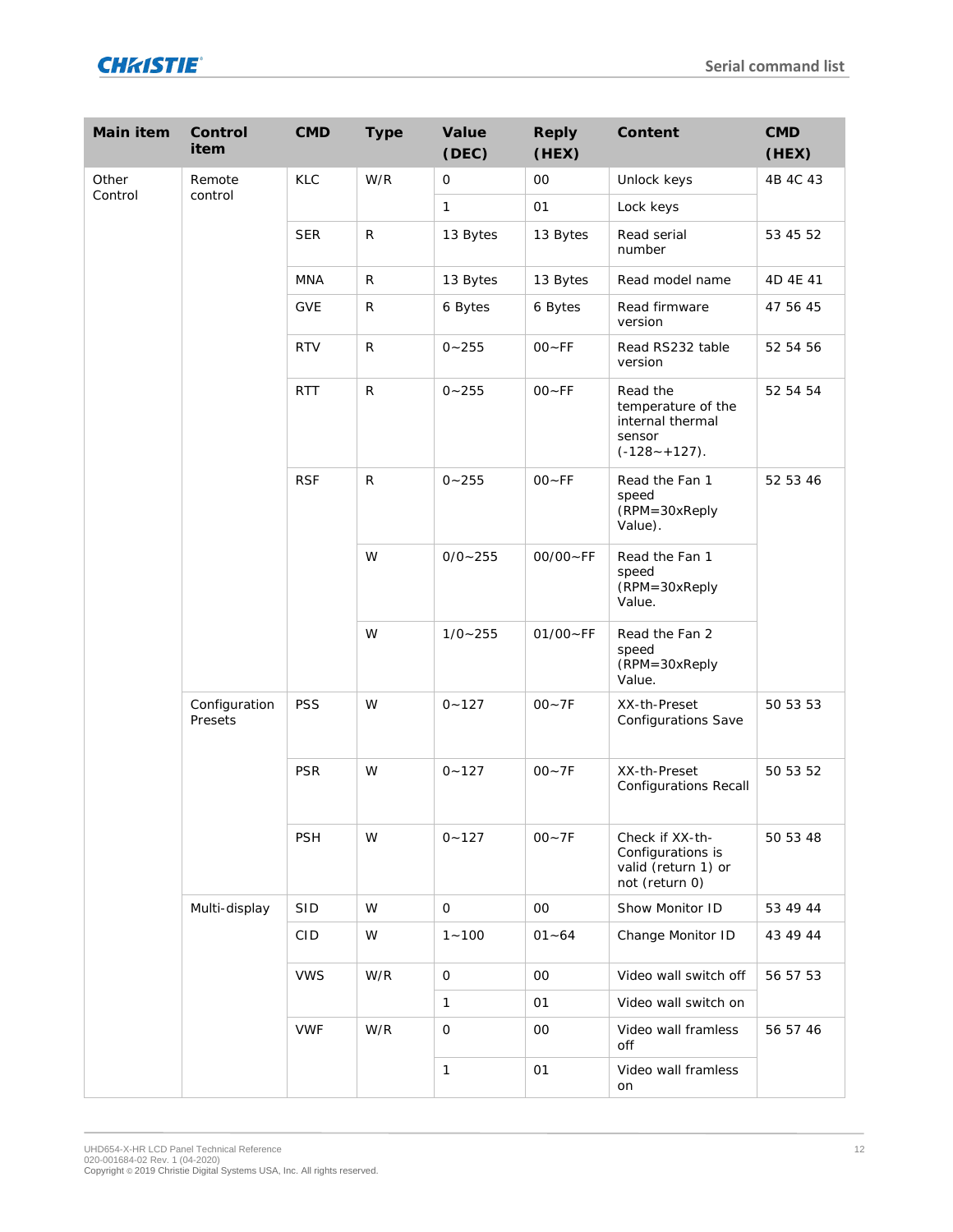|  | <b>MAT</b> | W/R | $X: 1 - 10$<br>$Y: 1 - 10$ | $X: 01 - 0A$<br>$Y: 01 - 0A$ | Matrix X, Y value<br>High quarter is X: 7<br>$-4 bit$<br>Low quarter is Y: 3<br>$\sim$ 0 bit         | 4D 41 54 |
|--|------------|-----|----------------------------|------------------------------|------------------------------------------------------------------------------------------------------|----------|
|  | <b>DIV</b> | W/R | $X: 1 - 10$<br>$Y: 1 - 10$ | $X: 01 - 0A$<br>$Y: 01 - 0A$ | Divisions X, Y value<br>High quarter is $X : 7$<br>$-4 bit$<br>Low quarter is $Y: 3$<br>$\sim$ 0 bit | 44 49 56 |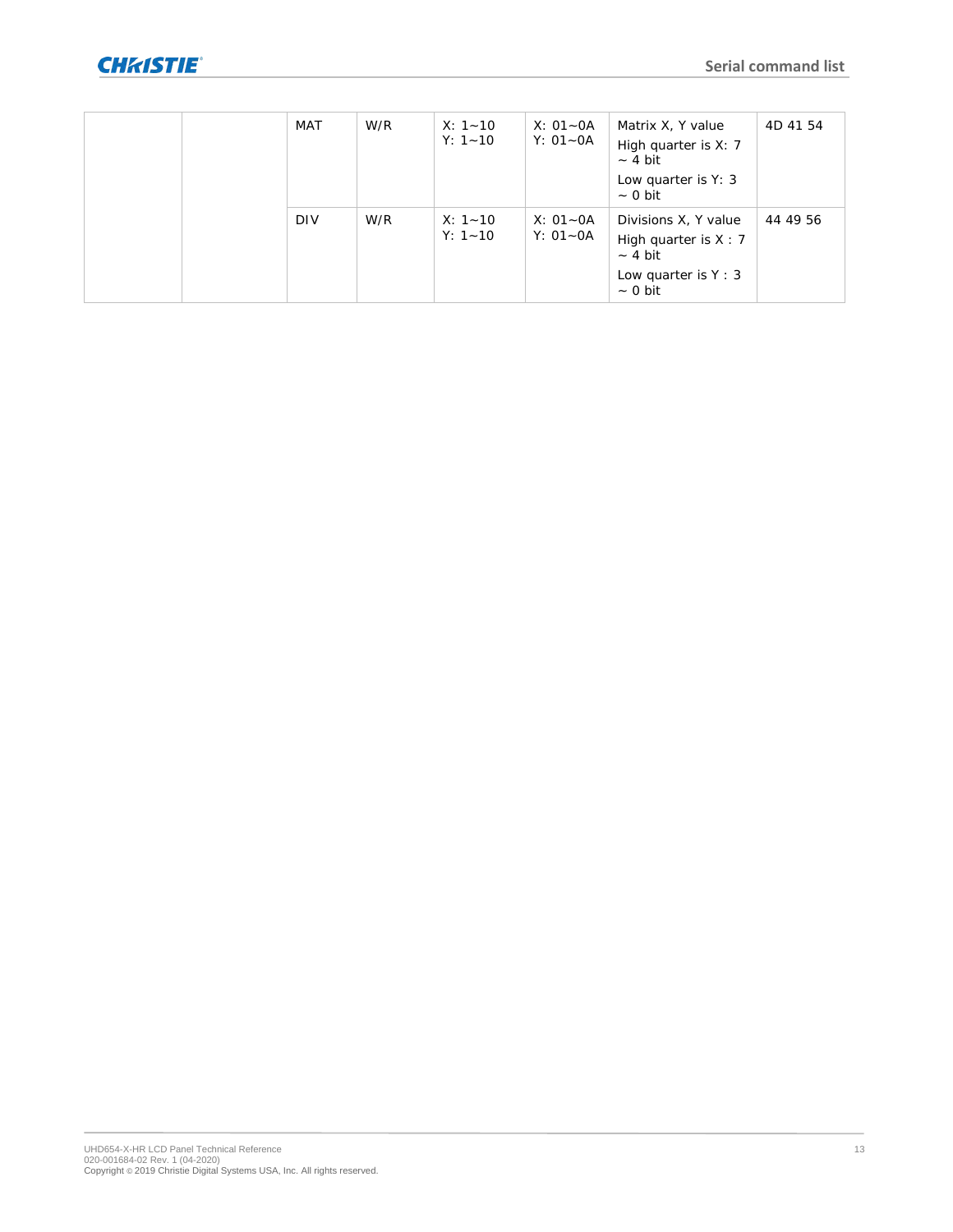

| Main item     | Control<br>item   | <b>CMD</b>      | Type         | Value<br>(DEC) | Reply<br>(HEX) | Content                                                                                              | <b>CMD</b><br>(HEX)  |
|---------------|-------------------|-----------------|--------------|----------------|----------------|------------------------------------------------------------------------------------------------------|----------------------|
| Other control | Multi-display     | POD             | W/R          | $0 - 30$       | $00 - 1E$      | Integral part of<br>Power On<br>Delay (0, 1,<br>2, , 30 sec).                                        | 50 4F 44             |
|               |                   | POE             | W/R          | $0 - 19$       | $00 - 13$      | Fractional part<br>of Power On<br>Delay (0, 0.05,<br>0.10, , 0.95<br>sec).                           | 50 4F 45             |
|               | Self<br>diagnosis | OTT             | $\mathsf{R}$ | 4 bytes        | 4 bytes        | Accumulated<br>operation time<br>(minutes)                                                           | 4F 54 54<br>(Note 1) |
|               |                   | <b>OTS</b>      | R            | 4 bytes        | 4 bytes        | Operation time<br>(minutes)                                                                          | 4F 54 53<br>(Note 1) |
|               |                   | <b>ERR</b>      | ${\sf R}$    | 4 bytes        | 4 bytes        | Error code                                                                                           | 45 52 52<br>(Note 2) |
|               |                   | LMT             | $\mathsf{R}$ | 8 bytes        | 8 bytes        | The maximum<br>temperature and<br>the<br>corresponding<br>accumulated<br>operation time<br>(minutes) | 4C 4D 54<br>(Note 3) |
|               |                   | LM1             | ${\sf R}$    | 8 bytes        | 8 bytes        | The 1st error log                                                                                    | 4C 4D 31<br>(Note 4) |
|               |                   | LM <sub>2</sub> | ${\sf R}$    | 8 bytes        | 8 bytes        | The 2nd error<br>log                                                                                 | 4C 4D 32<br>(Note 4) |
|               |                   | LM3             | ${\sf R}$    | 8 bytes        | 8 bytes        | The 3rd error<br>log                                                                                 | 4C 4D 33<br>(Note 4) |
|               |                   | LM4             | ${\sf R}$    | 8 bytes        | 8 bytes        | The 4th error<br>log                                                                                 | 4C 4D 34<br>(Note 4) |
|               |                   | LM <sub>5</sub> | ${\sf R}$    | 8 bytes        | 8 bytes        | The 5th error<br>log                                                                                 | 4C 4D 35<br>(Note 4) |
|               |                   | LM6             | R            | 8 bytes        | 8 bytes        | The 6th error<br>log                                                                                 | 4C 4D 36<br>(Note 4) |
|               |                   | LM7             | ${\sf R}$    | 8 bytes        | 8 bytes        | The 7th error<br>log                                                                                 | 4C 4D 37<br>(Note 4) |
|               |                   | LM8             | $\mathsf R$  | 8 bytes        | 8 bytes        | The 8th error<br>log                                                                                 | 4C 4D 38<br>(Note 4) |
|               |                   | LM9             | $\mathsf R$  | 8 bytes        | 8 bytes        | The 9th error<br>log                                                                                 | 4C 4D 39<br>(Note 4) |
|               |                   | LMA             | ${\sf R}$    | 8 bytes        | 8 bytes        | The 10th error<br>log                                                                                | 4C 4D 41<br>(Note 4) |

**Note 1**: The 4 Reply Bytes are defined: bD1, bD2, bD3, bD4. Where bD1~bD4 combine a 32-bits value and bD1 is the lowest byte.

**Note 2**: The 4 Reply Bytes are defined: bD1, bD2, bD3, bD4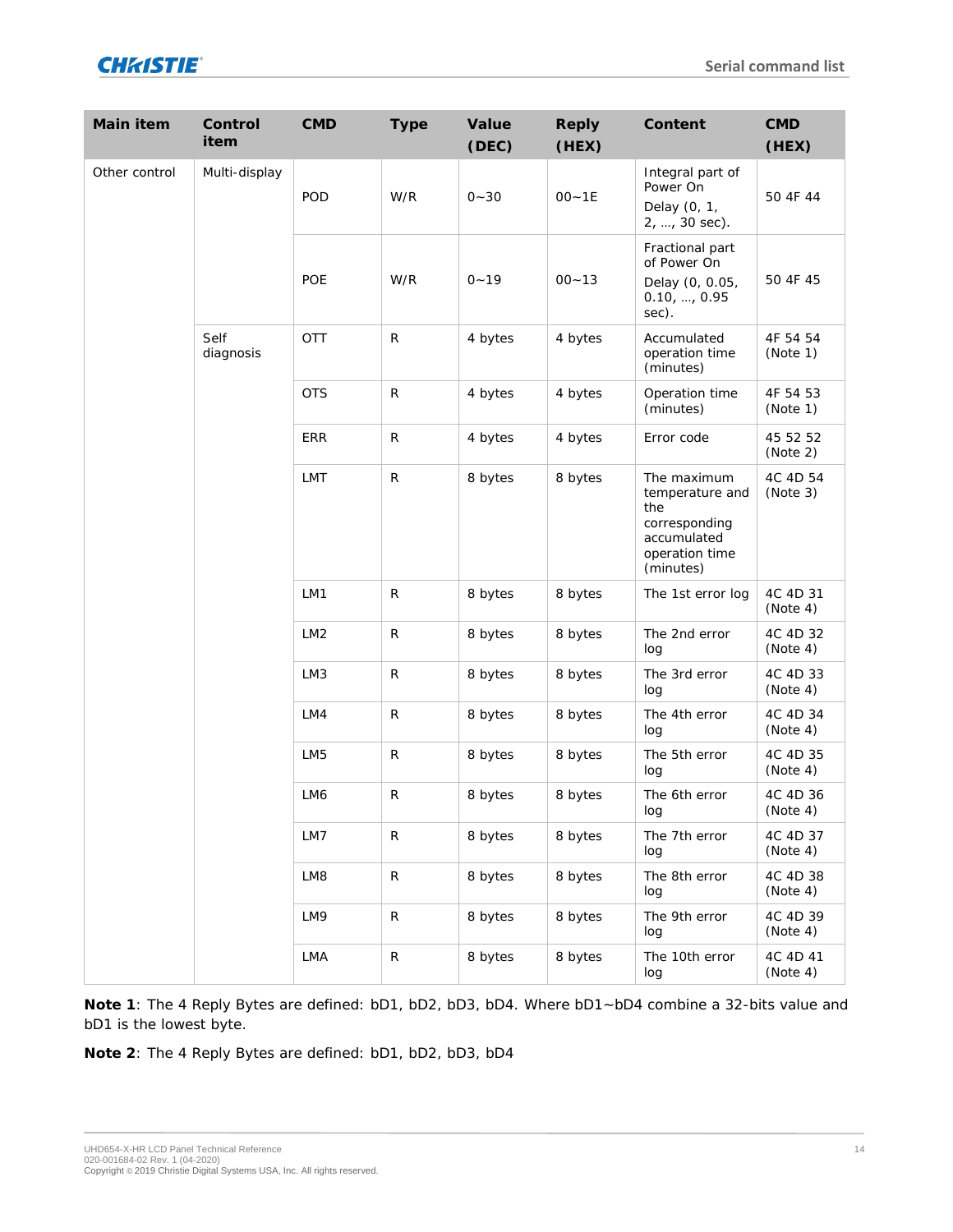

**Where** 

- bD1:
	- The maximum temperature value. (-128~127)
	- bit0: Fan1 error
	- bit1: Fan2 error
	- bit2: Overheat
	- bit3: EEPROM error
	- bit4: Reserved
	- bit5: HDMI error
	- bit6: MCU error
	- bit 7: Net2Uart error
- bD2:
	- bit0: Reserved
	- bit1: Fan speed sensor error
	- bit2: Thermal sensor error
	- bit3: Reserved
	- bit4: Backlight error
	- bit5~7: Reserved
- bD3, bD4: Reserved.

**Note 3:** The 8 Reply Bytes are defined: bD1, bD2, ... , bD8

#### Where

- bD1: The maximum temperature value. (-128~127 )
- bD2~bD3: Reserved.
- bD5~bD8: combine a 32-bits value (the corresponding accumulated operation time in minutes) and bD5 is the lowest byte.

**Note 4:** The 8 Reply Bytes are defined: bD1, bD2, ... , bD8

**Where** 

- bD1~bD4 are the 4-bytes error code and are defined in Note 2.
- bD5~bD8 combine a 32-bits value (the corresponding accumulated operation time in minutes) and bD5 is the lowest byte.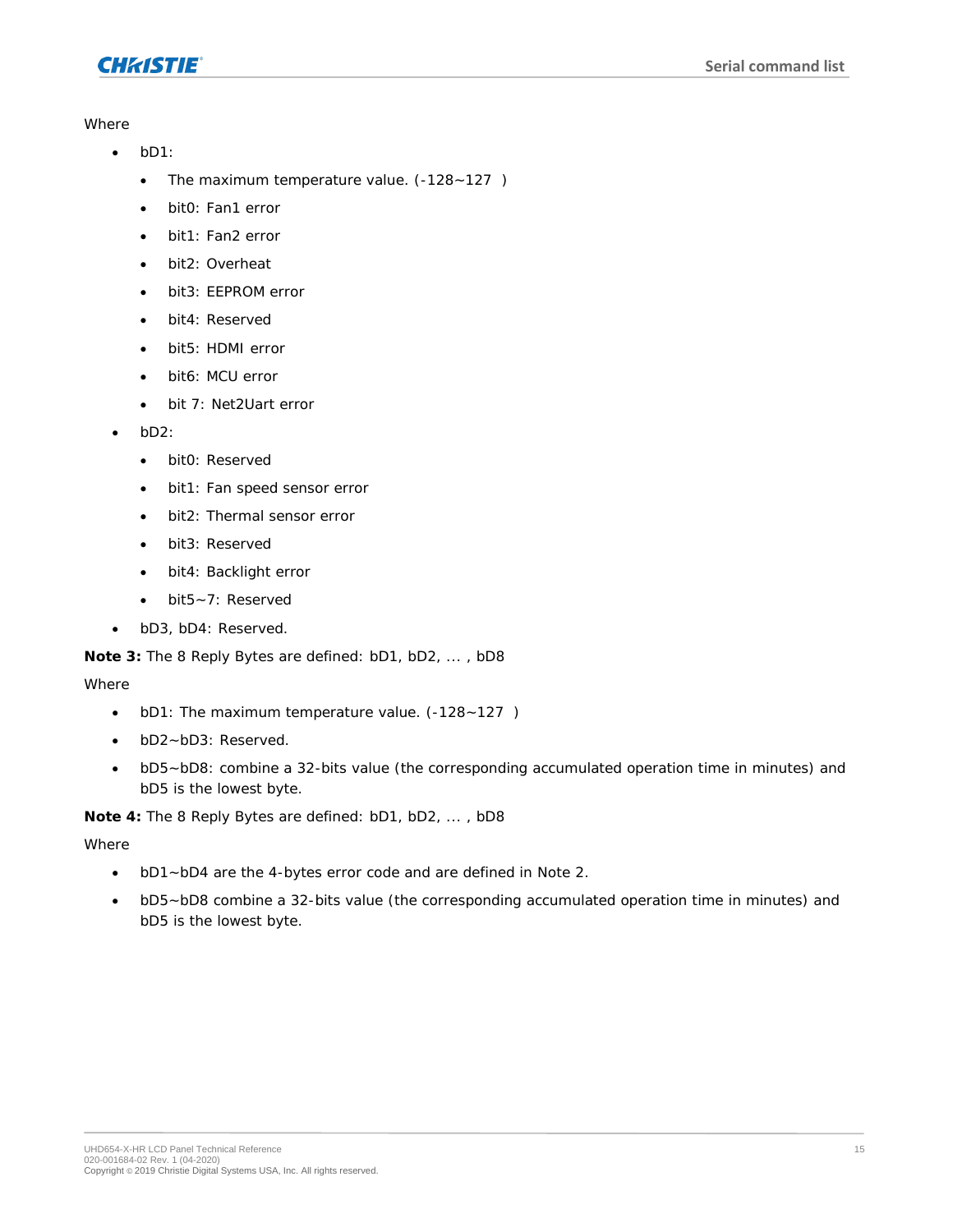# <span id="page-15-1"></span>**Using the Video Wall Toolbox application**

The Video Wall Toolbox application can be used to configure and control a single display panel or a video wall.

The application provides an alternative to using the remote control unit or built-in keypad. It presents all of the controls in the on-screen display (OSD) menus as a graphical user interface.

<span id="page-15-0"></span>To use the Video Wall Toolbox application, the control computer must be running Windows 7 or later.

# **Installing the Video Wall Toolbox application**

Learn how to install and set up the Video Wall Toolbox application on the control computer.

- 1. Download the Video Wall Toolbox application from *<https://www.christiedigital.com/>*.
- 2. Connect the control computer to a display panel or video wall.

For detailed instructions on connecting a control computer to a video wall using an RS232 or an Ethernet connection, refer to the user manual for the product.

3. Verify that the baud rate for the RS232 connection on the control computer matches the baud rate of the display panel.

The default baud rate is 115200.

- 4. Launch the Video Wall Toolbox application.
- 5. To specify the size of the video wall, in the **Video Wall Size** fields, enter the number of columns and rows in your video wall.



6. Specify the location of the first display panel that is connected to the display computer.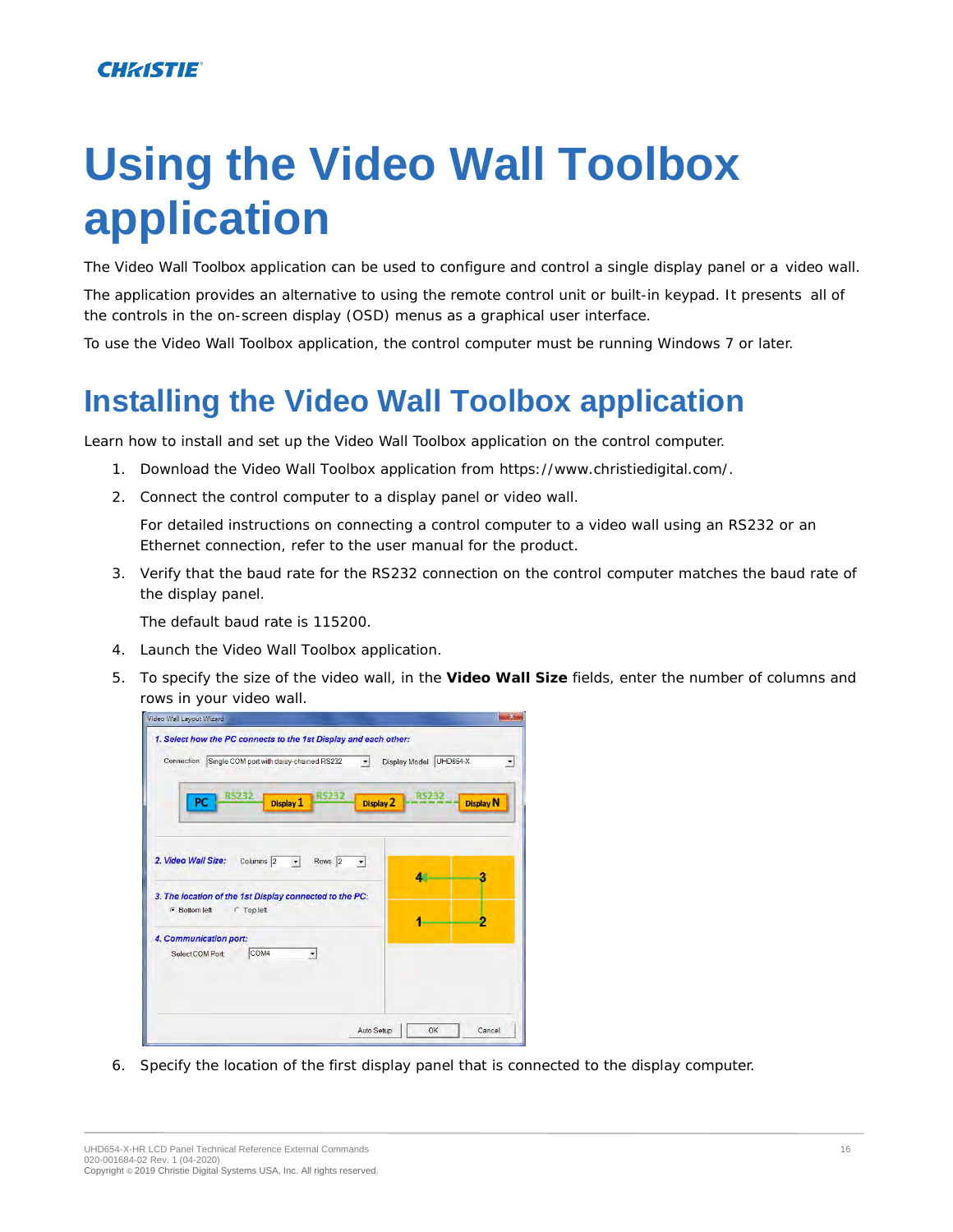

| <b>CHRISTIE®</b>                                                                                                                                                                                                                                                                                                                                                                                                                             | <b>Video Wall Adjustment</b><br>Apply to      |                   | 3              |
|----------------------------------------------------------------------------------------------------------------------------------------------------------------------------------------------------------------------------------------------------------------------------------------------------------------------------------------------------------------------------------------------------------------------------------------------|-----------------------------------------------|-------------------|----------------|
| VIAU WHI Cutun                                                                                                                                                                                                                                                                                                                                                                                                                               | $C$ All<br>G Selected Display<br>Auto Refresh |                   | $\overline{2}$ |
| Video Wall<br>수<br>Adjustment                                                                                                                                                                                                                                                                                                                                                                                                                |                                               |                   |                |
| $\frac{1}{2} \ln \left( \frac{1}{2} \right) \frac{1}{2} \left( \frac{1}{2} \right) \frac{1}{2} \left( \frac{1}{2} \right) \frac{1}{2} \left( \frac{1}{2} \right) \frac{1}{2} \left( \frac{1}{2} \right) \frac{1}{2} \left( \frac{1}{2} \right) \frac{1}{2} \left( \frac{1}{2} \right) \frac{1}{2} \left( \frac{1}{2} \right) \frac{1}{2} \left( \frac{1}{2} \right) \frac{1}{2} \left( \frac{1}{2} \right) \frac{1}{2} \left( \frac{1}{2} \$ | Power On Delay 4 0.00                         |                   |                |
|                                                                                                                                                                                                                                                                                                                                                                                                                                              | $\bullet$ Off $\bullet$<br><b>Video Delay</b> |                   |                |
| ming it be ed-                                                                                                                                                                                                                                                                                                                                                                                                                               | No I<br><b>Video Wall</b>                     | Frame             | Yes            |
| <b>Brand Committee</b>                                                                                                                                                                                                                                                                                                                                                                                                                       | Matrix X<br>$\overline{2}$                    | <b>Division X</b> |                |
| VISA Filmour                                                                                                                                                                                                                                                                                                                                                                                                                                 | Matrix Y<br>$\overline{c}$<br>睡               | <b>Division Y</b> | $\overline{z}$ |
|                                                                                                                                                                                                                                                                                                                                                                                                                                              |                                               |                   |                |
| About                                                                                                                                                                                                                                                                                                                                                                                                                                        | Refresh                                       |                   | Exit           |

- 7. To connect the display panel or video wall to the control computer, in the **Select COM Port** list, select an option.
- 8. To automatically assign Monitor IDs to all the display panels in a video wall, select **Auto Setup**.

## <span id="page-16-0"></span>**Understanding functions of the Video Wall Toolbox application**

Learn the differences between the functions of the Video Wall Adjustment screen, the Color Adjustment screen, and the Remote Control screen.

- The Video Wall Adjustment screen provides the same controls as the Multi-Display Control menu on a display panel.
- The Color Adjustment screen provides the same image quality controls as the Image Settings menu on a display panel.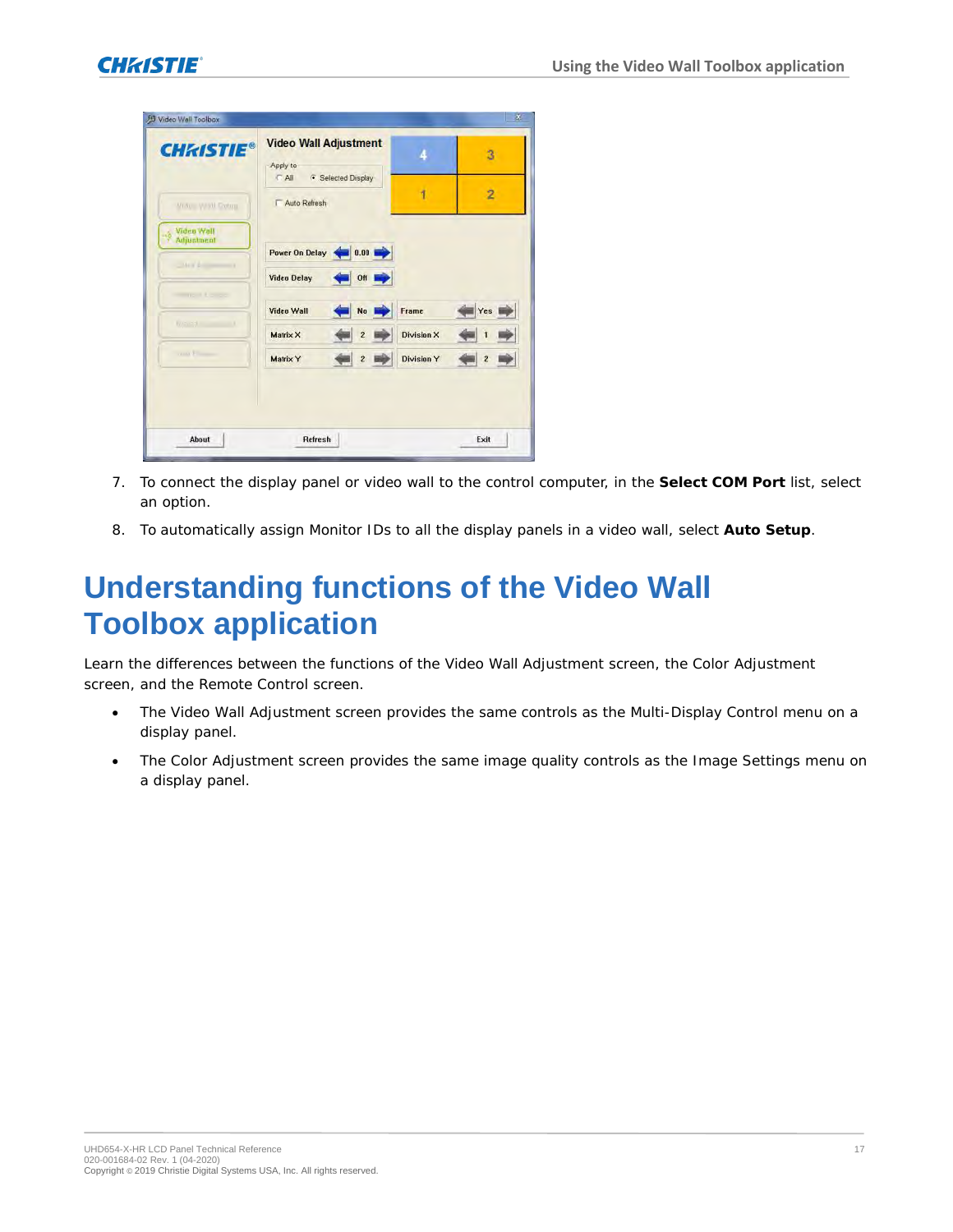| <b>CHRISTIE®</b>              | <b>Color Adjustment</b><br>Apply to<br>G Selected Display<br>$C$ All | 4                  | 3              |
|-------------------------------|----------------------------------------------------------------------|--------------------|----------------|
| Video Wall Setup              | <b>Ⅳ</b> Auto Refresh                                                | 1                  | $\overline{2}$ |
| Video Wall<br>Adjustment      | User<br><b>Scheme</b>                                                | Calibration        | Single         |
| <b>Color Adjustment</b><br>æ, | <b>Brightness</b><br>50                                              | <b>Color Temp.</b> | 3400           |
| Remala Cantral                | 50<br>Contrast                                                       | R Gain             | 256            |
|                               | 12<br><b>Sharpness</b>                                               | G Gain             | 256            |
| <b>FIS Command</b>            | <b>Saturation</b><br>50                                              | <b>B</b> Gain      | 256            |
| Test Pattern                  | 50<br>Hue                                                            | <b>R</b> Offset    | $\bf{0}$       |
|                               | <b>Backlight</b><br>80                                               | G Offset           | $\bf{0}$       |
|                               | 2.2<br>Gamma                                                         | <b>B</b> Offset    | $\bf{0}$       |

• The Remote Control screen provides the same functionality as the hand-held remote control. **TOWN** 

| <b>CHRISTIE®</b>                                  | <b>Remote Control</b>                     | 3<br>4                      |              |
|---------------------------------------------------|-------------------------------------------|-----------------------------|--------------|
| $\sqrt{n} \ln \nu$ + $\sqrt{n}$ = $\approx$ $100$ | Apply to<br>$C$ All<br>G Selected Display | h<br>$\overline{2}$         |              |
| Midson Virgilli<br><b>ALTIBURE</b>                | <b>OSD MENU</b>                           | SOURCE INPUT                |              |
| <b>Construction</b>                               | ID<br><b>INFO</b>                         | VGA.<br>DP1                 | HDMI1        |
| <b>Hemate Control</b>                             | ⇒<br>÷<br>Menu<br>Exit<br>Enter           | OPS<br>DP <sub>2</sub>      | HDMI2        |
| $P = 17.50$<br>THE FIRST                          | <b>POWER</b><br>On<br>Off                 | <b>MISC</b><br>Scaling Free | <b>GUILT</b> |
|                                                   | <b>KEY</b><br><b>Unlock</b><br>Lock       |                             |              |
| About                                             |                                           | Exit                        |              |

## <span id="page-17-0"></span>**Entering RS232 commands in ASCII format**

Learn how to send and receive RS232 commands using the Video Wall Toolbox application. Use the RS232 Command screen to manually enter supported RS232 commands in ASCII format.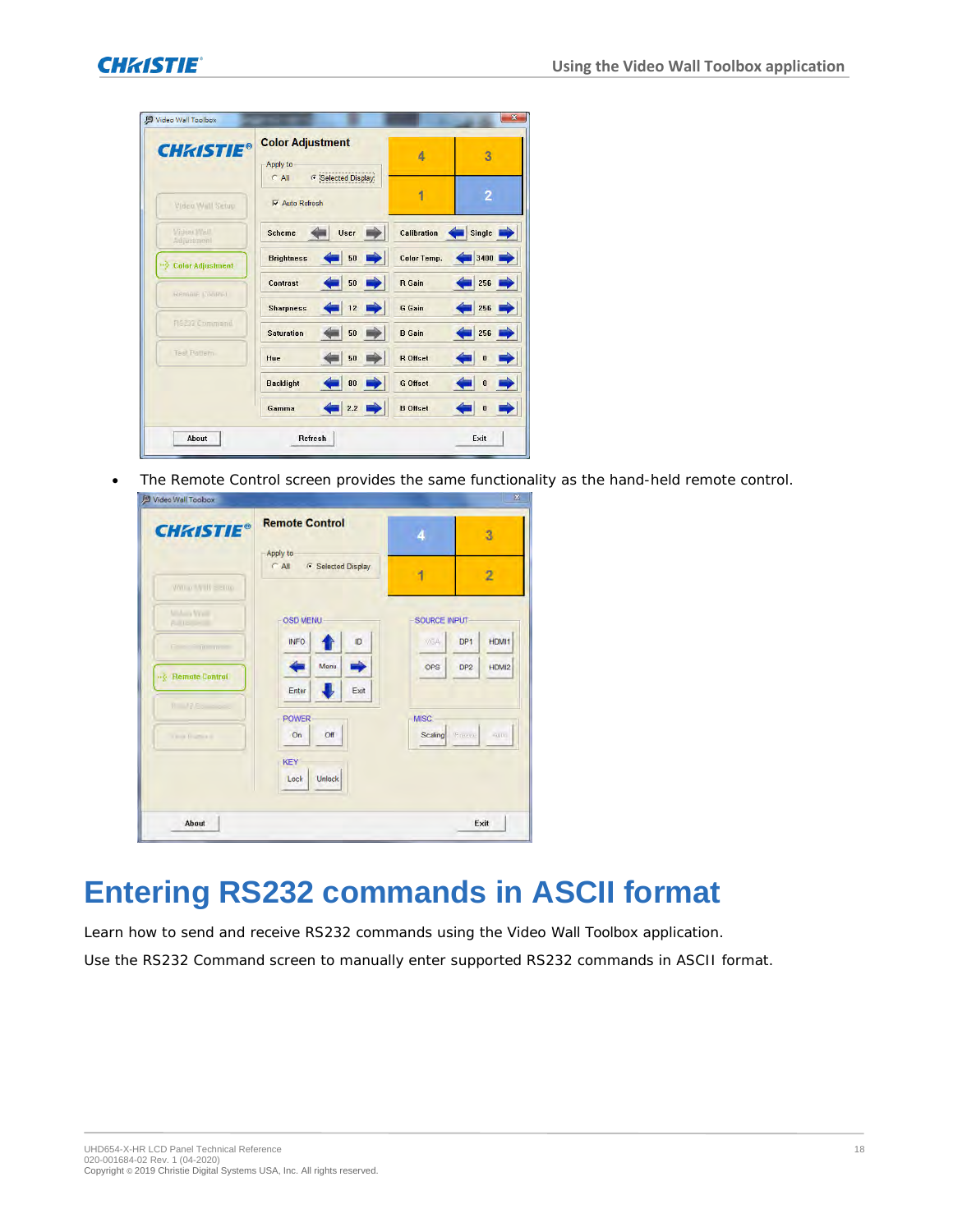| <b>CHAISTIE®</b>           | <b>RS232 Command</b>                                                                                 |                     |                          |                                                                                            |            |            |            |            |
|----------------------------|------------------------------------------------------------------------------------------------------|---------------------|--------------------------|--------------------------------------------------------------------------------------------|------------|------------|------------|------------|
| Voice Wall Science         | -Send Command<br>C HEX Command<br><b>F</b> ASCII Command                                             | <b>Command Sets</b> |                          |                                                                                            |            |            |            | $-x -$     |
| Winno MANI<br>Rouse orient | Monitor ID: 1<br>$P$ Read<br><b>T</b> Write<br>$\mathbf{r}$<br>3 Char. CMD<br>Value (Dec.) 0<br>Send | POW                 | MIN                      | <b>BRI</b>                                                                                 | <b>BRL</b> | <b>BLC</b> | CON        | HUE        |
| Caline Infrumtment         |                                                                                                      | SAT                 | <b>USR</b>               | <b>USG</b>                                                                                 | <b>USB</b> | <b>UOR</b> | <b>UOG</b> | <b>UOB</b> |
| ve more Control-           | Information - Send Bytes to Display                                                                  | CCT                 | GAC                      | PHA                                                                                        | $\alpha$   | <b>HOR</b> | <b>VER</b> | ADJ        |
|                            | Information - Receive Bytes from Display                                                             | SHA                 | <b>PSC</b>               | PIN                                                                                        | PPO        | SWA        | ASP        | ZOM        |
| > BS232 Command            |                                                                                                      | <b>BRA</b>          | <b>RCU</b>               | ALL                                                                                        | KLC        | <b>SER</b> | <b>MNA</b> | <b>GVE</b> |
| Total Patterns             |                                                                                                      | <b>RTV</b>          | <b>FMS</b>               | <b>RXY</b>                                                                                 | VOL        | <b>MUT</b> | SCM        | RTT        |
|                            |                                                                                                      | <b>RSF</b>          | <b>SID</b>               | CID                                                                                        | <b>VWS</b> | <b>VWF</b> | <b>MAT</b> | DIV        |
|                            |                                                                                                      | <b>DID</b>          | POD                      | POE                                                                                        | <b>WFS</b> | <b>VWM</b> | ATT        |            |
| About                      | Exit                                                                                                 | Example:            | $=$ $>07010250$ + 570108 | POW (50 4F 57): Power On/Off control (0:Off, 1:On)<br>Power on the Display (Monitor ID=1). |            |            |            |            |

- 1. On the RS232 Command screen, under Send Command, select **ASCII Command**.
- 2. To select a command type, select **Read** or **Write**.
- 3. To select a command destination, from the **Monitor ID** list, select a display panel.
- 4. If you are entering a Read command, do one of the following.
	- To manually enter a valid three-character command from the *[Serial Command List](#page-5-2)* (on page 6), in the **3 Char CMD** field, type a command.
	- To choose a three-character command from a list of commands, click **3 Char CMD**. When you hover your mouse pointer over a command, a brief description of the command and an example in hexadecimal format appear at the bottom of the window. Click a command to select it.
- 5. If you are entering a Write command, do one of the following.
	- To enter a decimal parameter value to send with the command, in the Value (Dec.) field, enter a value.
	- To change the parameter entry mode to Value (Hex) and enter a hexadecimal value, click **Value (Dec.)**.
- 6. Click **Send.**

If the command is successfully executed, the command and the response from the target display panel appear in the window.

### <span id="page-18-0"></span>**Entering RS232 commands in hexadecimal format**

Learn how to send and receive RS232 commands using the Video Wall Toolbox application.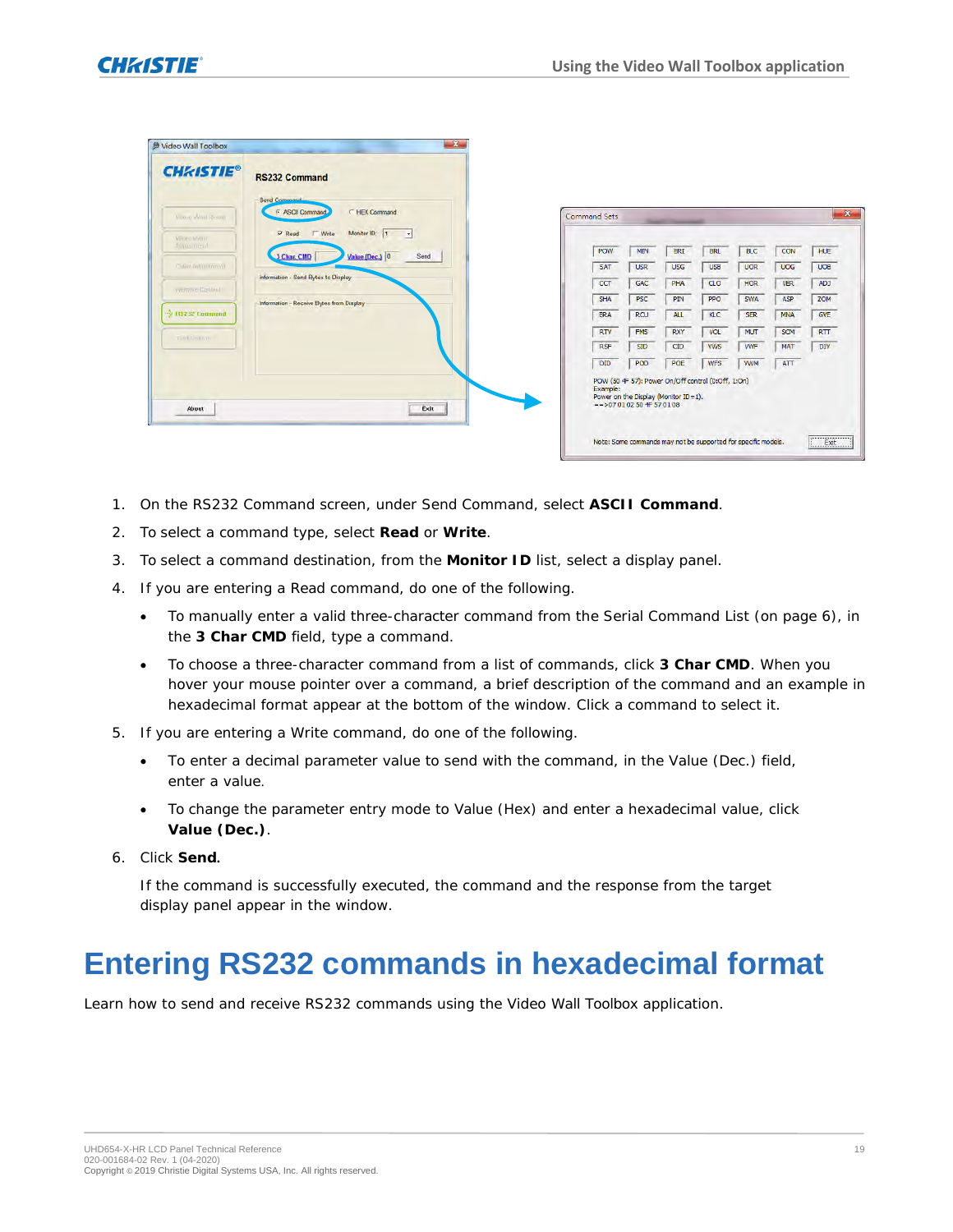| <b>CHRISTIE®</b>         | <b>RS232 Command</b>                                                |
|--------------------------|---------------------------------------------------------------------|
|                          | <b>Send Command</b>                                                 |
| Video Wall Setup         | C ASCII Command<br><b>G</b> HEX Command                             |
| Video Wall<br>Adjustment | $\Gamma$ Read<br>$\nabla$ Write                                     |
| Color Adjustment         | 02 42 52 49<br>07 01<br>00<br>08<br>Send                            |
| <b>Remote Control</b>    | Information - Send Bytes to Display<br>07 01 02 42 52 49 00 08      |
| □ RS232 Command          | Information - Receive Bytes from Display<br>07 01 00 42 52 49 00 08 |
| <b>Test Pattern</b>      |                                                                     |
|                          |                                                                     |

- 1. On the RS232 Command screen, under Send Command, select **HEX Command**.
- 2. To select a command type, select **Read** or **Write**.
- 3. Click the far-left text box then enter 07.
- 4. In the second text box, enter the Monitor ID.
- 5. In the third text box, enter 01 for a Read command, or 02 for a Write command.
- 6. In the next three text boxes, enter the command.

If you are entering a Write command, enter a parameter value to send with the command.

- 7. In the far-right text box, enter 08.
- 8. Click **Send**.

If the command is successfully executed, the command and the response from the target display panel appear in the window.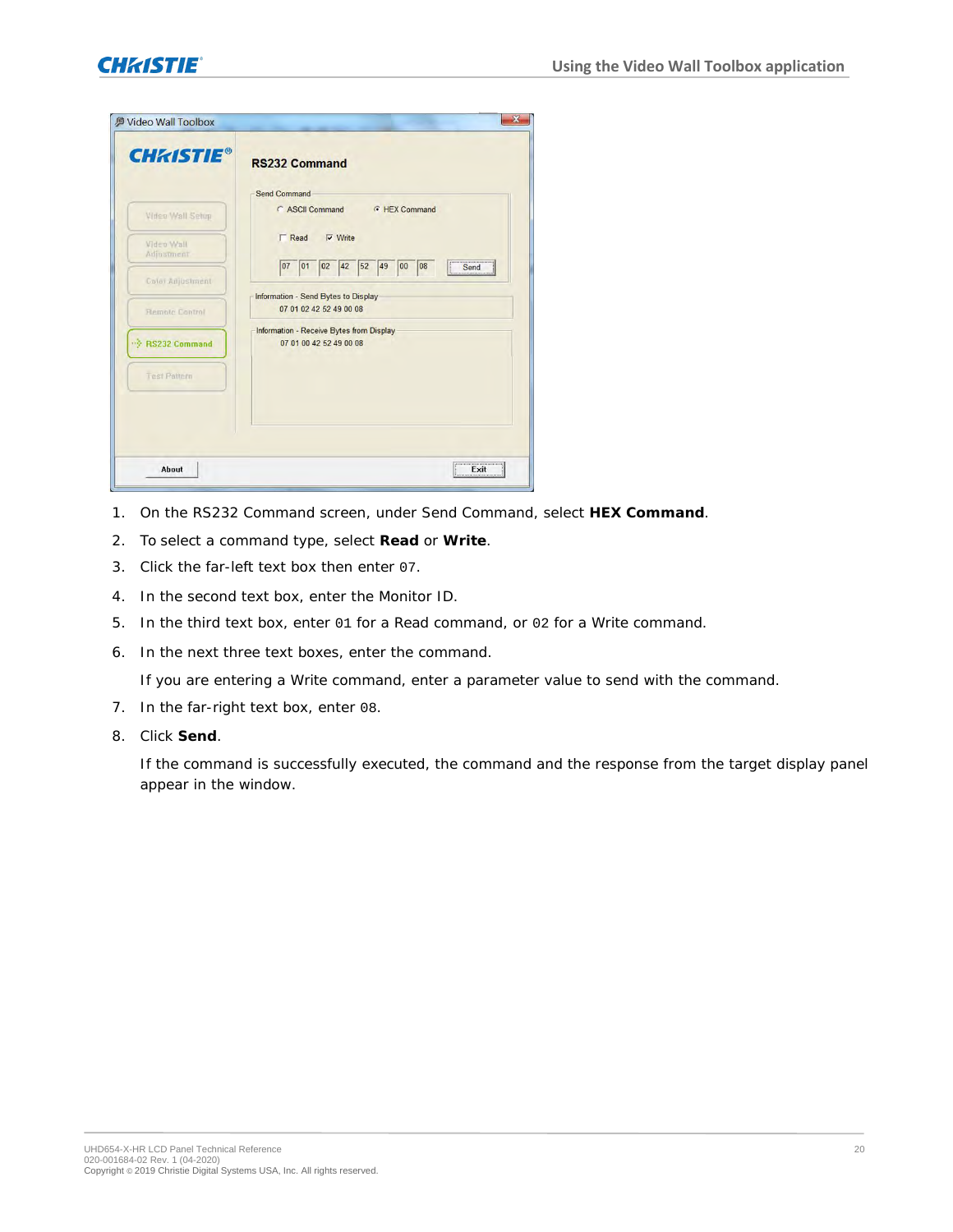## <span id="page-20-0"></span>**Generating a test pattern**

Learn how to generate a test pattern on a display panel or a video wall using the Video Wall Toolbox application.

| <b>Test Pattern</b><br><b>CHRISTIE®</b> |          | 4                                                              | 3                                                 |
|-----------------------------------------|----------|----------------------------------------------------------------|---------------------------------------------------|
| Apply to<br>$C$ All                     |          |                                                                |                                                   |
|                                         |          |                                                                | $\overline{2}$                                    |
|                                         |          |                                                                |                                                   |
| <b>Black</b>                            | 75% Gray | Green                                                          | Gray Ramp                                         |
| 25% Gray                                | White    | Blue                                                           | Exit                                              |
| <b>50% Gray</b>                         | Red      | Color Bar                                                      |                                                   |
|                                         |          |                                                                |                                                   |
| <b>Black</b>                            | 75% Gray | Green                                                          | Gray 16 - Split                                   |
| 25% Gray                                | White    | Blue                                                           | Gray 8                                            |
| <b>50% Gray</b>                         | Red      | Crosshatch                                                     | <b>SMPTE Bar</b>                                  |
|                                         |          | <b>G</b> Selected Display<br><b>Test Pattern from Computer</b> | 4<br>Test Pattern from Display (Internal Pattern) |

- 1. To select whether to display a test pattern across a video wall or on just one display panel, under Apply To, select **All** or **Selected Display**.
- 2. If you chose **Selected Display**, select the Monitor ID for the target display panel.
- 3. Do one of the following.
	- To generate an internal test pattern from a display panel, under Test Pattern from Display select a test pattern.
	- To generate an external test pattern from the control computer, under Test Pattern from Computer, select a test pattern.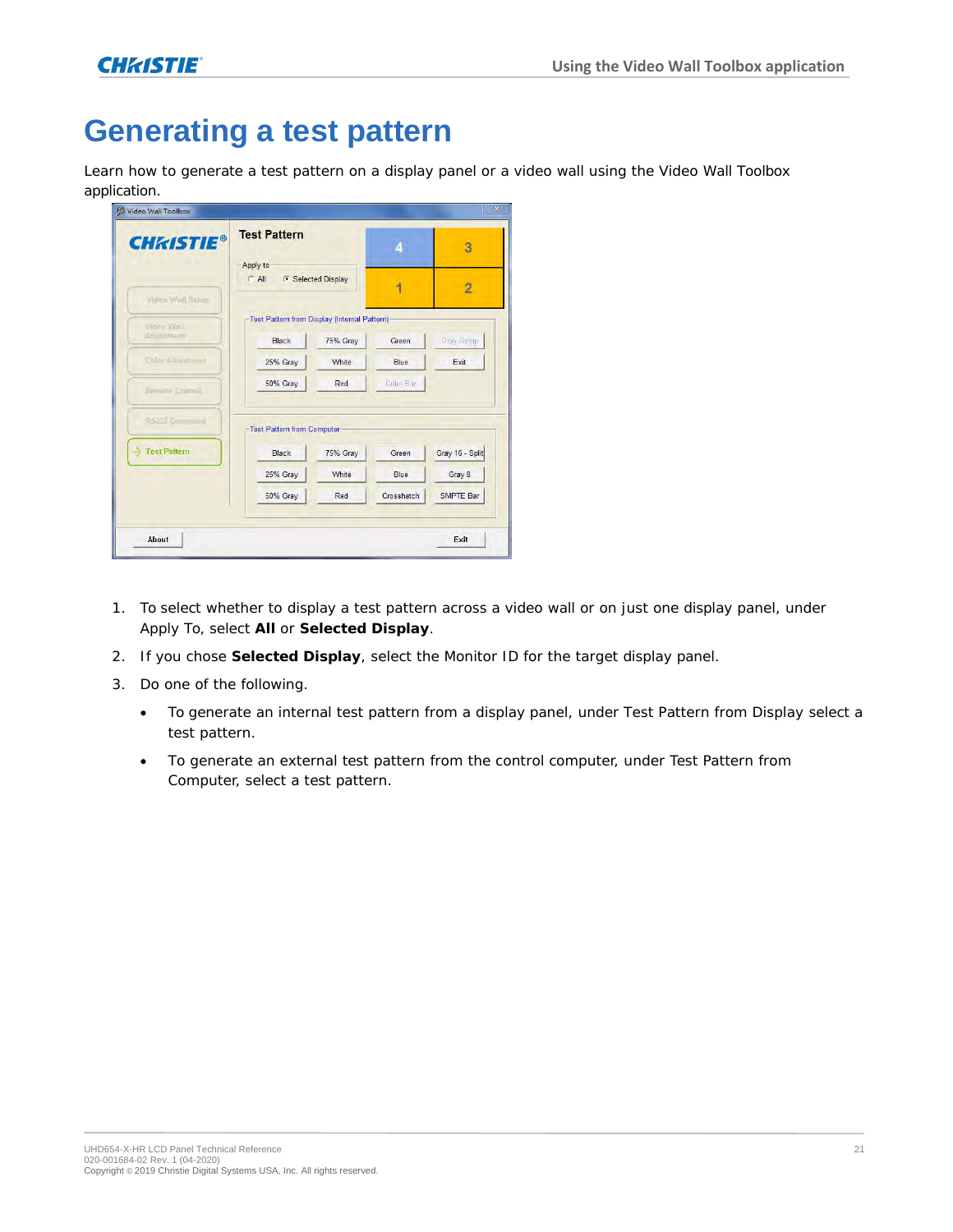

# <span id="page-21-2"></span>**Using discrete IR codes**

A display panel can accept commands in the form of infrared (IR) signals that conform to NEC.

Each button on a display panel remote control has an IR control code associated with it. You can use these codes to program a third-party, universal, remote control unit that can work with the display panel. Generally, these third-party products come with a computer software application that supports this. For more information, see the documentation provided with the third-party remote control unit.

## <span id="page-21-0"></span>**IR command protocol**

The following are characteristics that IR control codes possess.

- Each code consists of the following.
	- **A leader pulse**—A modulated pulse of 9 ms followed by a non-modulated pulse of 4.5 ms.
	- **16 address bits (custom code)**—Eight bits for the address followed by the logical inverse of the address. The custom code for the display is 16559 decimal (0x40AF, binary 01000000 10101111).
	- **16 data bits**—Eight bits for the command followed by the logical inverse of the command.
	- **An end pulse**—A modulated pulse of 0.56 ms, similar to the modulated pulse in the 0 and 1 bits. The end of the modulated pulse constitutes the end of the data transmission.
- The carrier frequency is 38 kHz, with the modulated pulses having a 33% duty cycle.
- Commands are sent at a maximum rate of 9 Hz.

To illustrate, below is the NEC control code for the POWER button on the display panel remote control unit.

| Hex             | 40                |                   | 1 C      | EЗ                           |
|-----------------|-------------------|-------------------|----------|------------------------------|
| Binary          | 010000000         | 10101111          | 00011100 | 11100011                     |
| <b>Function</b> | Cust. Code Byte 1 | Cust. Code Byte 2 | Command  | Command (logical<br>inverse) |

## <span id="page-21-1"></span>**IR control code list**

Learn the IR control codes.

| Customer code | Data code | Function             |
|---------------|-----------|----------------------|
| 40AF          | 04FB      | <b>INFO</b>          |
| 40AF          | 1CE3      | <b>POWER</b>         |
| 40AF          | 08F7      | <b>DISPLAY PORT1</b> |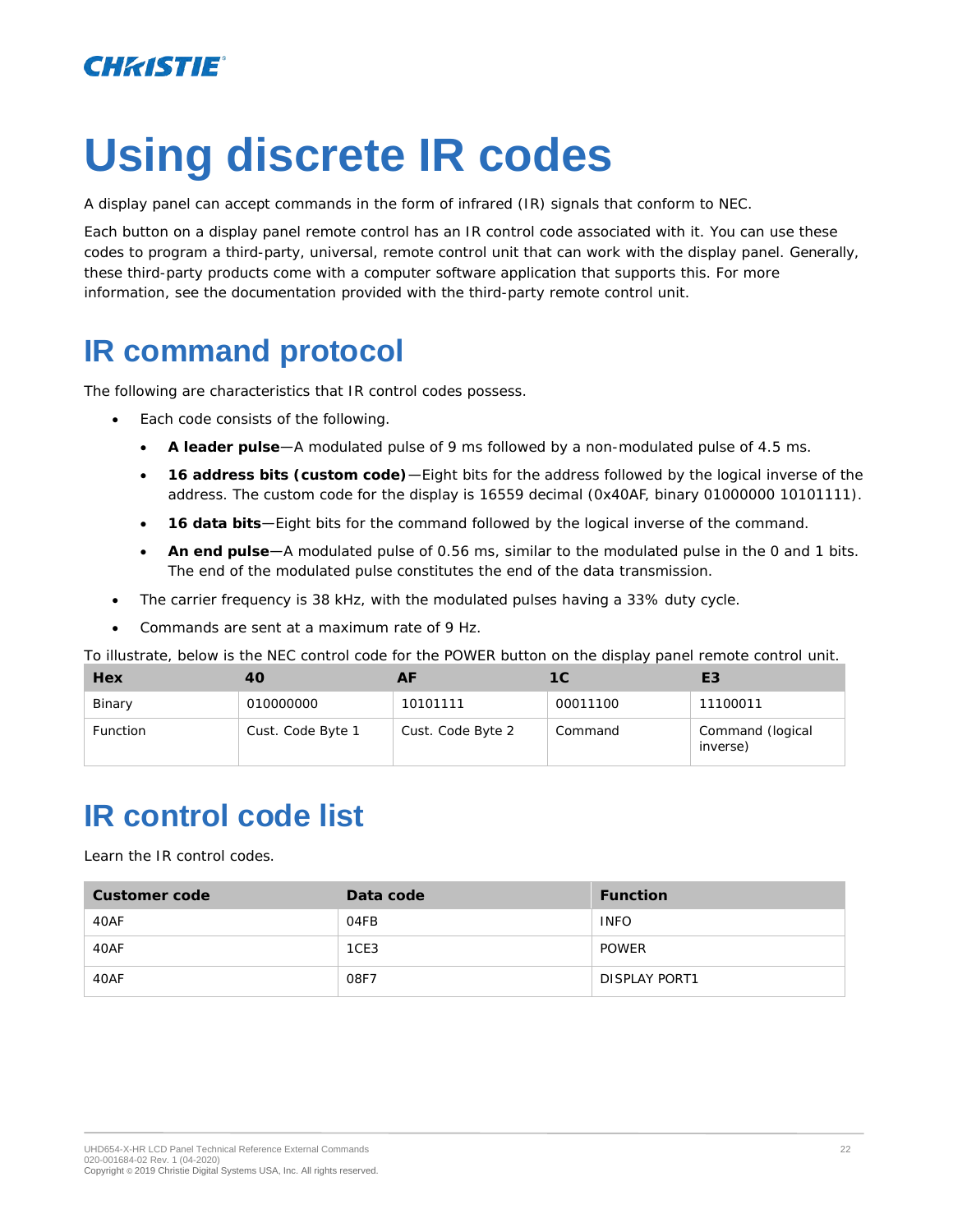

| Customer code | Data code   | Function             |
|---------------|-------------|----------------------|
| 40AF          | 09F6        | HDMI1                |
| 40AF          | OAF5        | PIP POSITION         |
| 40AF          | OBF4        | <b>DISPLAY PORT2</b> |
| 40AF          | OCF3        | HDMI <sub>2</sub>    |
| 40AF          | 1AE5        | PIP                  |
| 40AF          | <b>15EA</b> | <b>OPS</b>           |
| 40AF          | <b>11EE</b> | <b>SWAP</b>          |
| 40AF          | 13EC        | PIP SOURCE           |
| 40AF          | 02FD        | UP ARROW             |
| 40AF          | O1FE        | <b>LEFT ARROW</b>    |
| 40AF          | OEF1        | MENU                 |
| 40AF          | 03FC        | RIGHT ARROW          |
| 40AF          | <b>19E6</b> | <b>DOWN ARROW</b>    |
| 40AF          | 12ED        | <b>ENTER</b>         |
| 40AF          | 05FA        | EXIT                 |
| 40AF          | 14EB        | <b>SCALING</b>       |
| 40AF          | <b>17E8</b> | <b>BRIGHT</b>        |
| 40AF          | 18E7        | CONTRAST             |
| 40AF          | <b>1EE1</b> | AUTO                 |
| 40AF          | OFFO        | SOURCE               |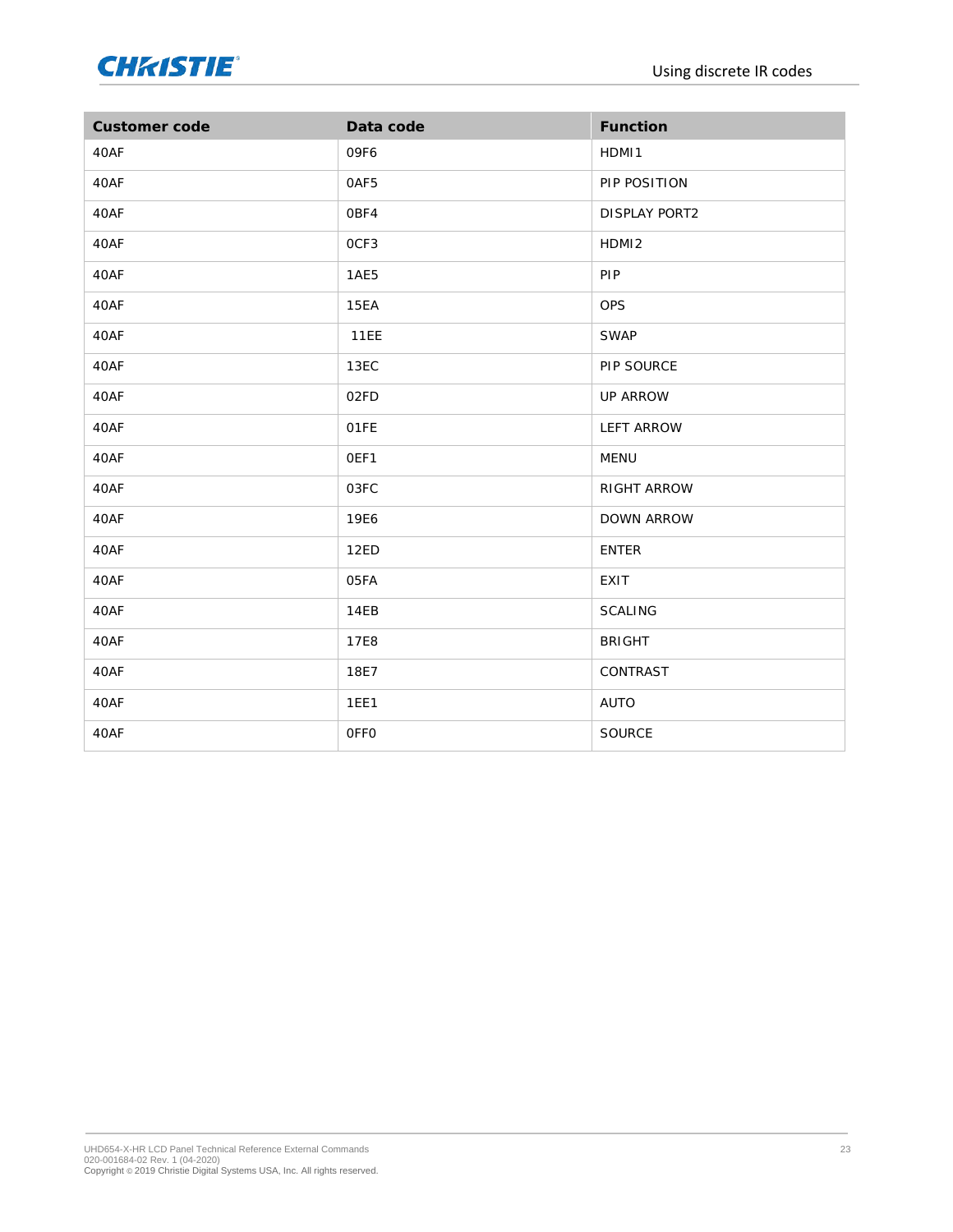#### Corporate offices

Christie Digital Systems USA, Inc. Cypress ph: 714 236 8610

Christie Digital Systems Canada Inc. Kitchener ph: 519 744 8005

#### Worldwide offices

| Australia<br>ph: +61 (0) 7 3624 4888     |
|------------------------------------------|
| Brazil<br>ph: +55 (11) 2548 4753         |
| China (Beijing)<br>ph: +86 10 6561 0240  |
| China (Shanghai)<br>ph: +86 21 6278 7708 |
| France<br>ph: +33 (0) 1 41 21 44 04      |
|                                          |

Japan (Tokyo) ph: 81 3 3599 7481 India ph: +91 (080) 6708 9999 ph: +49 2161 664540

**Germany** 

Korea (Seoul) ph: +82 2 702 1601

Mexico ph: +52 55 4744 1790

Republic of South Africa ph: +27 (0)11 510 0094

Russian Federation and Eastern Europe ph: +36 (0) 1 47 48 100

Singapore ph: +65 6877 8737

Spain ph: +34 91 633 9990

United Arab Emirates ph: +971 4 3206688

United Kingdom ph: +44 (0) 118 977 8000

United States (Arizona) ph: 602 943 5700

United States (New York) ph: 646 779 2014

Independant sales consultant offices

Italy ph: +39 (0) 2 9902 1161